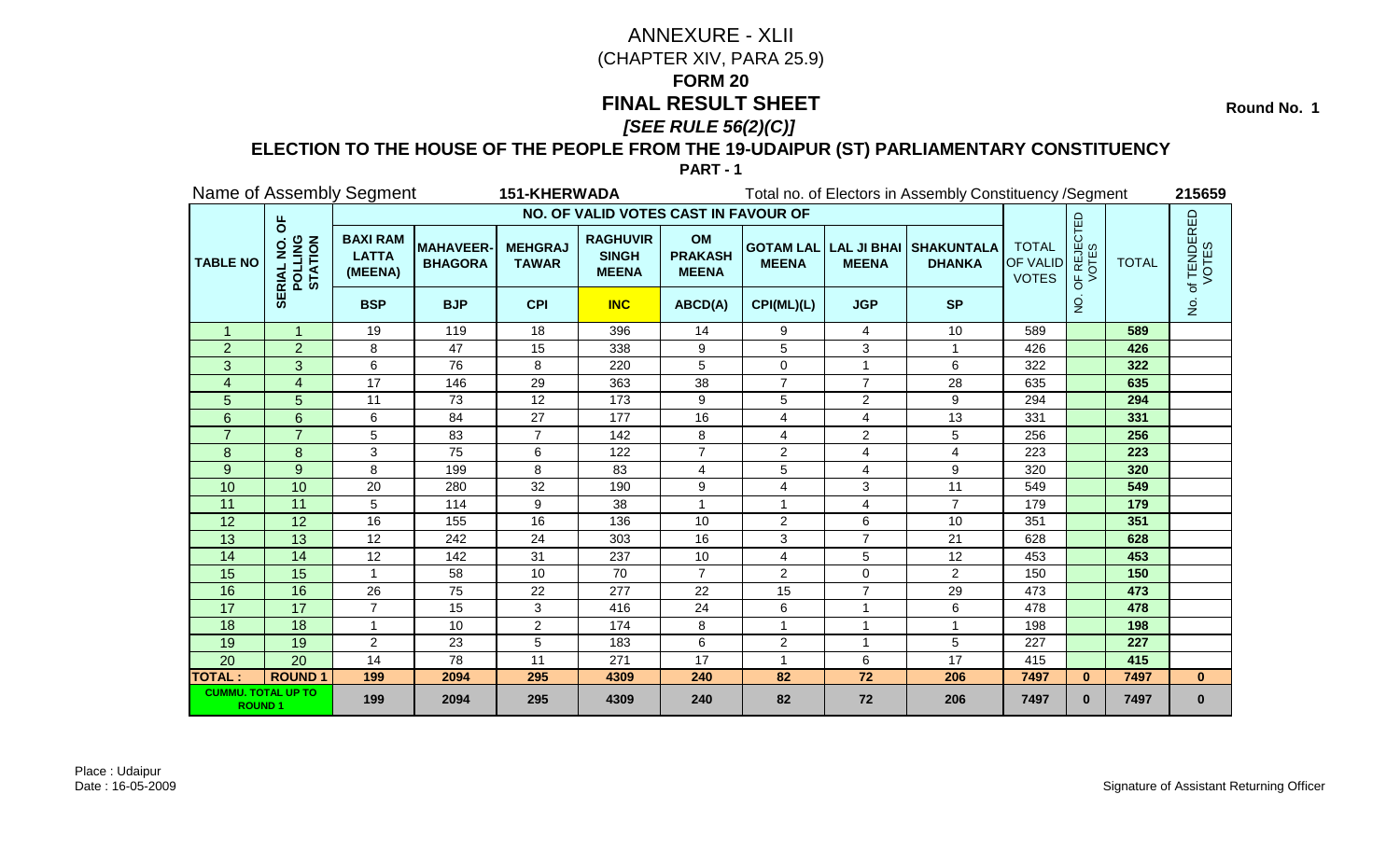**Round No. 2** 

### **ELECTION TO THE HOUSE OF THE PEOPLE FROM THE 19-UDAIPUR (ST) PARLIAMENTARY CONSTITUENCY**

|                                             |                                                          | Name of Assembly Segment                   |                                   | <b>151-KHERWADA</b>            |                                                 |                                             |                |                | Total no. of Electors in Assembly Constituency / Segment |                                                 |                                               |              | 215659               |
|---------------------------------------------|----------------------------------------------------------|--------------------------------------------|-----------------------------------|--------------------------------|-------------------------------------------------|---------------------------------------------|----------------|----------------|----------------------------------------------------------|-------------------------------------------------|-----------------------------------------------|--------------|----------------------|
|                                             |                                                          |                                            |                                   |                                | NO. OF VALID VOTES CAST IN FAVOUR OF            |                                             |                |                |                                                          |                                                 |                                               |              |                      |
| <b>TABLE NO</b>                             | pp<br><b>POLLING</b><br>STATION<br>$\overline{Q}$<br>RIA | <b>BAXI RAM</b><br><b>LATTA</b><br>(MEENA) | <b>MAHAVEER</b><br><b>BHAGORA</b> | <b>MEHGRAJ</b><br><b>TAWAR</b> | <b>RAGHUVIR</b><br><b>SINGH</b><br><b>MEENA</b> | <b>OM</b><br><b>PRAKASH</b><br><b>MEENA</b> | <b>MEENA</b>   | <b>MEENA</b>   | <b>GOTAM LAL LAL JI BHAI SHAKUNTALA</b><br><b>DHANKA</b> | <b>TOTAL</b><br><b>OF VALID</b><br><b>VOTES</b> | <b>PF REJECTED</b><br>VOTES<br>$\overline{0}$ | <b>TOTAL</b> | of TENDERED<br>VOTES |
|                                             | ₩                                                        | <b>BSP</b>                                 | <b>BJP</b>                        | <b>CPI</b>                     | <b>INC</b>                                      | ABCD(A)                                     | CPI(ML)(L)     | <b>JGP</b>     | <b>SP</b>                                                |                                                 | $\overline{5}$                                |              | $\dot{\mathsf{S}}$   |
| $\mathbf{1}$                                | 21                                                       | 10                                         | 10                                | 12                             | 279                                             | 15                                          | 6              | $\overline{2}$ | 8                                                        | 342                                             |                                               | 342          |                      |
| $\overline{2}$                              | 22                                                       | 10                                         | 64                                | 5                              | 251                                             | 22                                          | 3              | 5              | 14                                                       | 374                                             |                                               | 374          |                      |
| 3                                           | 23                                                       | 11                                         | 228                               | $\overline{7}$                 | 126                                             | 6                                           | 4              | $\overline{7}$ | $\overline{7}$                                           | 396                                             |                                               | 396          |                      |
| $\overline{\mathbf{4}}$                     | $\overline{24}$                                          | 11                                         | 21                                | 5                              | 363                                             | 15                                          | $\overline{2}$ | $\mathbf{3}$   | 8                                                        | 428                                             |                                               | 428          |                      |
| 5                                           | 25                                                       | 10                                         | 169                               | 13                             | 149                                             | 8                                           | 5              | 6              | 17                                                       | 377                                             |                                               | 377          |                      |
| 6                                           | 26                                                       | 13                                         | 63                                | 8                              | 331                                             | 6                                           | 4              | $\Omega$       | $\overline{7}$                                           | 432                                             |                                               | 432          |                      |
|                                             | 27                                                       | 8                                          | 125                               | 14                             | 325                                             | 16                                          | 6              | 4              | 13                                                       | 511                                             |                                               | 511          |                      |
| 8                                           | $\overline{28}$                                          | 4                                          | 13                                | $\overline{4}$                 | 204                                             | 5                                           |                | $\Omega$       | 3                                                        | 234                                             |                                               | 234          |                      |
| 9                                           | 29                                                       | 6                                          | 51                                | $\overline{7}$                 | 257                                             | 16                                          | $\overline{2}$ | $\overline{c}$ | 9                                                        | 350                                             |                                               | 350          |                      |
| 10                                          | 30                                                       | $\overline{7}$                             | 81                                | 15                             | 367                                             | 20                                          | 3              | 6              | 30                                                       | 529                                             |                                               | 529          |                      |
| 11                                          | 31                                                       | 6                                          | 27                                | 3                              | 214                                             | 15                                          | $\overline{2}$ | $\overline{4}$ | 5                                                        | 276                                             |                                               | 276          |                      |
| 12                                          | 32                                                       | $\overline{7}$                             | 157                               | 17                             | 251                                             | 11                                          | $\overline{2}$ | 5              | 9                                                        | 459                                             |                                               | 459          |                      |
| 13                                          | 33                                                       | $\overline{2}$                             | 53                                | 6                              | 285                                             | 9                                           | $\mathbf 0$    | $\mathbf 0$    | 3                                                        | 358                                             |                                               | 358          |                      |
| 14                                          | 34                                                       | $\overline{2}$                             | 33                                | 6                              | 194                                             | 4                                           | $\overline{2}$ | $\mathbf 0$    | $\overline{a}$                                           | 243                                             |                                               | 243          |                      |
| 15                                          | 35                                                       | 9                                          | 25                                | 11                             | 405                                             | 21                                          | 9              |                | 4                                                        | 485                                             |                                               | 485          |                      |
| 16                                          | 36                                                       | 9                                          | 14                                | 9                              | 304                                             | 10                                          |                | 5              | 14                                                       | 372                                             |                                               | 372          |                      |
| 17                                          | 37                                                       | 8                                          | 60                                | $\overline{7}$                 | 270                                             | 15                                          | 3              |                | 5                                                        | 369                                             |                                               | 369          |                      |
| 18                                          | $\overline{38}$                                          | 10                                         | 31                                | 8                              | 268                                             | 19                                          | 3              | $\,6\,$        | 6                                                        | 351                                             |                                               | 351          |                      |
| 19                                          | 39                                                       | 14                                         | 22                                | $\overline{7}$                 | 290                                             | 8                                           | 4              | $\overline{2}$ | $\overline{7}$                                           | 354                                             |                                               | 354          |                      |
| 20                                          | 40                                                       | 25                                         | 143                               | 18                             | 441                                             | 19                                          | 10             | 12             | 26                                                       | 694                                             |                                               | 694          |                      |
| <b>TOTAL:</b>                               | <b>ROUND 2</b>                                           | 182                                        | 1390                              | 182                            | 5574                                            | 260                                         | 78             | $71$           | 197                                                      | 7934                                            | $\mathbf{0}$                                  | 7934         | $\mathbf{0}$         |
| <b>CUMMU. TOTAL UP TO</b><br><b>ROUND 2</b> |                                                          | 381                                        | 3484                              | 477                            | 9883                                            | 500                                         | 160            | 143            | 403                                                      | 15431                                           | $\bf{0}$                                      | 15431        | $\bf{0}$             |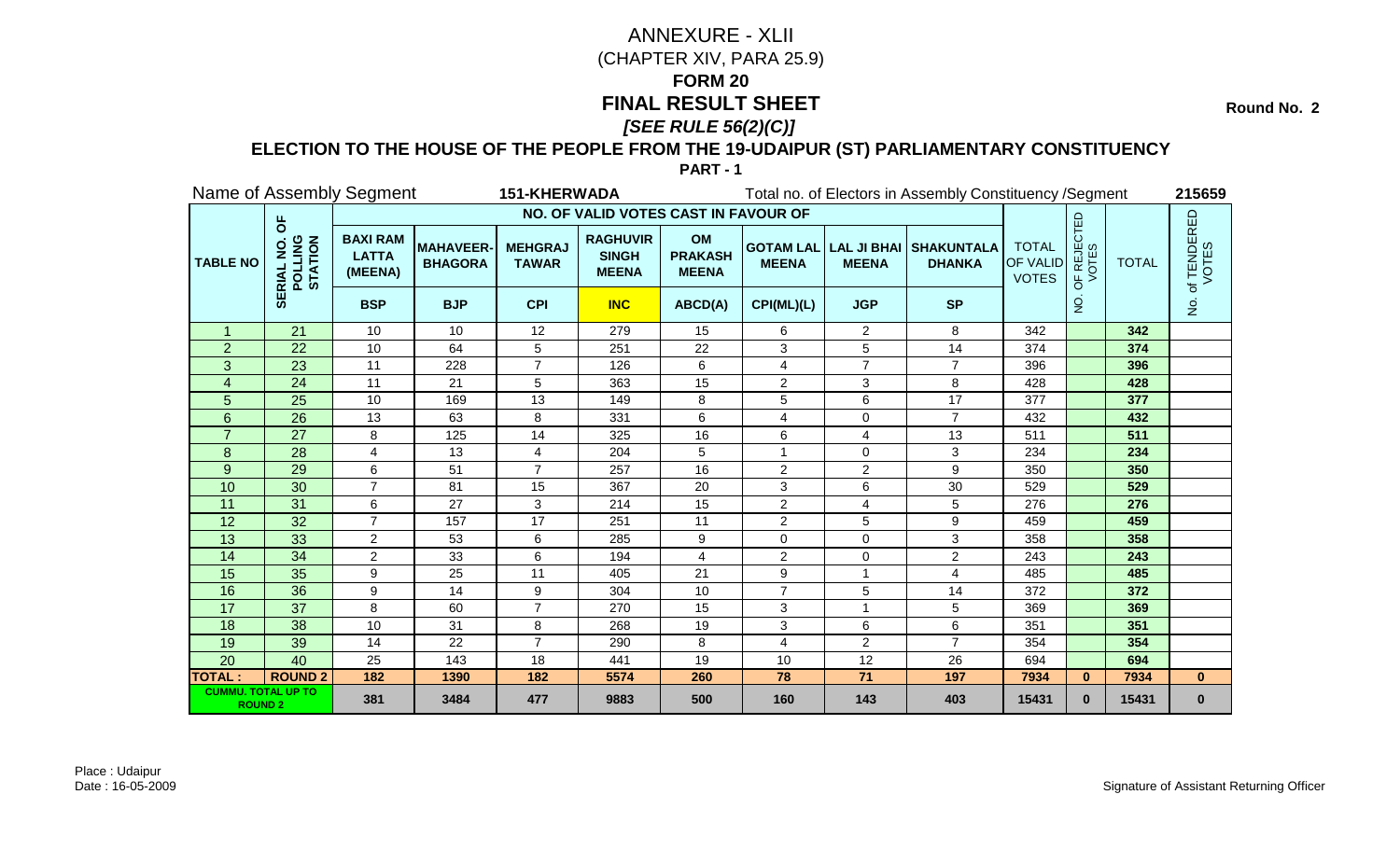**Round No. 3** 

### **ELECTION TO THE HOUSE OF THE PEOPLE FROM THE 19-UDAIPUR (ST) PARLIAMENTARY CONSTITUENCY**

|                                             |                               | Name of Assembly Segment                   |                                    | <b>151-KHERWADA</b>            |                                                 |                                             |                |                | Total no. of Electors in Assembly Constituency / Segment |                                                 |                                  |              | 215659               |
|---------------------------------------------|-------------------------------|--------------------------------------------|------------------------------------|--------------------------------|-------------------------------------------------|---------------------------------------------|----------------|----------------|----------------------------------------------------------|-------------------------------------------------|----------------------------------|--------------|----------------------|
|                                             |                               |                                            |                                    |                                | NO. OF VALID VOTES CAST IN FAVOUR OF            |                                             |                |                |                                                          |                                                 |                                  |              |                      |
| <b>TABLE NO</b>                             | pp<br>POLLING<br>STATION<br>ᇎ | <b>BAXI RAM</b><br><b>LATTA</b><br>(MEENA) | <b>MAHAVEER-</b><br><b>BHAGORA</b> | <b>MEHGRAJ</b><br><b>TAWAR</b> | <b>RAGHUVIR</b><br><b>SINGH</b><br><b>MEENA</b> | <b>OM</b><br><b>PRAKASH</b><br><b>MEENA</b> | <b>MEENA</b>   | <b>MEENA</b>   | <b>GOTAM LAL LAL JI BHAI SHAKUNTALA</b><br><b>DHANKA</b> | <b>TOTAL</b><br><b>OF VALID</b><br><b>VOTES</b> | <b>JF REJECTED</b><br>VOTES<br>Ъ | <b>TOTAL</b> | of TENDERED<br>VOTES |
|                                             | 59                            | <b>BSP</b>                                 | <b>BJP</b>                         | <b>CPI</b>                     | <b>INC</b>                                      | ABCD(A)                                     | CPI(ML)(L)     | <b>JGP</b>     | <b>SP</b>                                                |                                                 | g                                |              | $\frac{1}{2}$        |
| $\mathbf 1$                                 | 41                            | 3                                          | 29                                 | $\overline{2}$                 | 157                                             | 7                                           | 3              | 3              | $\overline{2}$                                           | 206                                             |                                  | 206          |                      |
| $\overline{2}$                              | 42                            | 0                                          | 11                                 |                                | 188                                             | 16                                          | $\overline{2}$ | $\overline{2}$ | $\overline{a}$                                           | 222                                             |                                  | 222          |                      |
| 3                                           | 43                            | $\overline{7}$                             | 60                                 | 11                             | 260                                             | 6                                           | $\overline{2}$ | 6              | 6                                                        | 358                                             |                                  | 358          |                      |
| 4                                           | 44                            | $\overline{4}$                             | 161                                | 15                             | 447                                             | 12                                          | 3              | 4              | $\overline{7}$                                           | 653                                             |                                  | 653          |                      |
| 5                                           | 45                            | 4                                          | 241                                | 25                             | 106                                             | 6                                           | 3              | 4              | $\overline{a}$                                           | 391                                             |                                  | 391          |                      |
| $6\phantom{1}$                              | 46                            | 9                                          | 285                                | 28                             | 58                                              | $\overline{4}$                              | $\overline{2}$ | 3              | $\overline{2}$                                           | 391                                             |                                  | 391          |                      |
| $\overline{7}$                              | 47                            | $\overline{7}$                             | 63                                 | 15                             | 529                                             | 17                                          | 9              | $\overline{7}$ | 13                                                       | 660                                             |                                  | 660          |                      |
| 8                                           | 48                            | $\overline{2}$                             | 192                                | 14                             | 49                                              | 4                                           | 7              | 5              | 6                                                        | 279                                             |                                  | 279          |                      |
| 9                                           | 49                            | $\overline{2}$                             | 343                                | 17                             | 36                                              | 4                                           | 3              | 5              | 9                                                        | 419                                             |                                  | 419          |                      |
| 10                                          | 50                            | 3                                          | 137                                | 11                             | 59                                              | 6                                           | 0              | $\overline{c}$ | 3                                                        | 221                                             |                                  | 221          |                      |
| 11                                          | 51                            | 10                                         | 249                                | 14                             | 151                                             | 10                                          | 3              | 9              | 6                                                        | 452                                             |                                  | 452          |                      |
| 12                                          | 52                            | $\overline{4}$                             | 93                                 | 9                              | 62                                              | $\overline{7}$                              | 1              | 8              | $\overline{2}$                                           | 186                                             |                                  | 186          |                      |
| 13                                          | 53                            | 13                                         | 266                                | 27                             | 53                                              | 10                                          | 5              | 6              | 12                                                       | 392                                             |                                  | 392          |                      |
| 14                                          | $\overline{54}$               | $\overline{\mathbf{4}}$                    | 175                                | $\overline{13}$                | 113                                             | 11                                          | 1              | $\overline{7}$ | $\overline{7}$                                           | 331                                             |                                  | 331          |                      |
| 15                                          | 55                            | 6                                          | 121                                | 18                             | 171                                             | 5                                           | $\overline{2}$ | $\overline{2}$ | 3                                                        | 328                                             |                                  | 328          |                      |
| 16                                          | 56                            | 5                                          | 150                                | 17                             | 136                                             | 13                                          | 9              | $\overline{1}$ | 3                                                        | 334                                             |                                  | 334          |                      |
| 17                                          | 57                            | 18                                         | 221                                | 15                             | 288                                             | 28                                          | 9              | 6              | 16                                                       | 601                                             |                                  | 601          |                      |
| 18                                          | 58                            | 5                                          | 131                                | 10                             | 90                                              | $\overline{4}$                              | 1              | 3              | 4                                                        | 248                                             |                                  | 248          |                      |
| 19                                          | 59                            | 9                                          | 95                                 | 9                              | 165                                             | $\overline{7}$                              | 3              | $\sqrt{5}$     | 8                                                        | 301                                             |                                  | 301          |                      |
| 20                                          | 60                            | 8                                          | 26                                 | 3                              | 123                                             | 6                                           | 1              | $\Omega$       | 3                                                        | 170                                             |                                  | 170          |                      |
| <b>TOTAL:</b>                               | <b>ROUND 3</b>                | $\overline{123}$                           | 3049                               | 274                            | 3241                                            | 183                                         | 69             | 88             | $\frac{116}{116}$                                        | 7143                                            | $\mathbf{0}$                     | 7143         | $\mathbf{0}$         |
| <b>CUMMU. TOTAL UP TO</b><br><b>ROUND 3</b> |                               | 504                                        | 6533                               | 751                            | 13124                                           | 683                                         | 229            | 231            | 519                                                      | 22574                                           | $\bf{0}$                         | 22574        | $\bf{0}$             |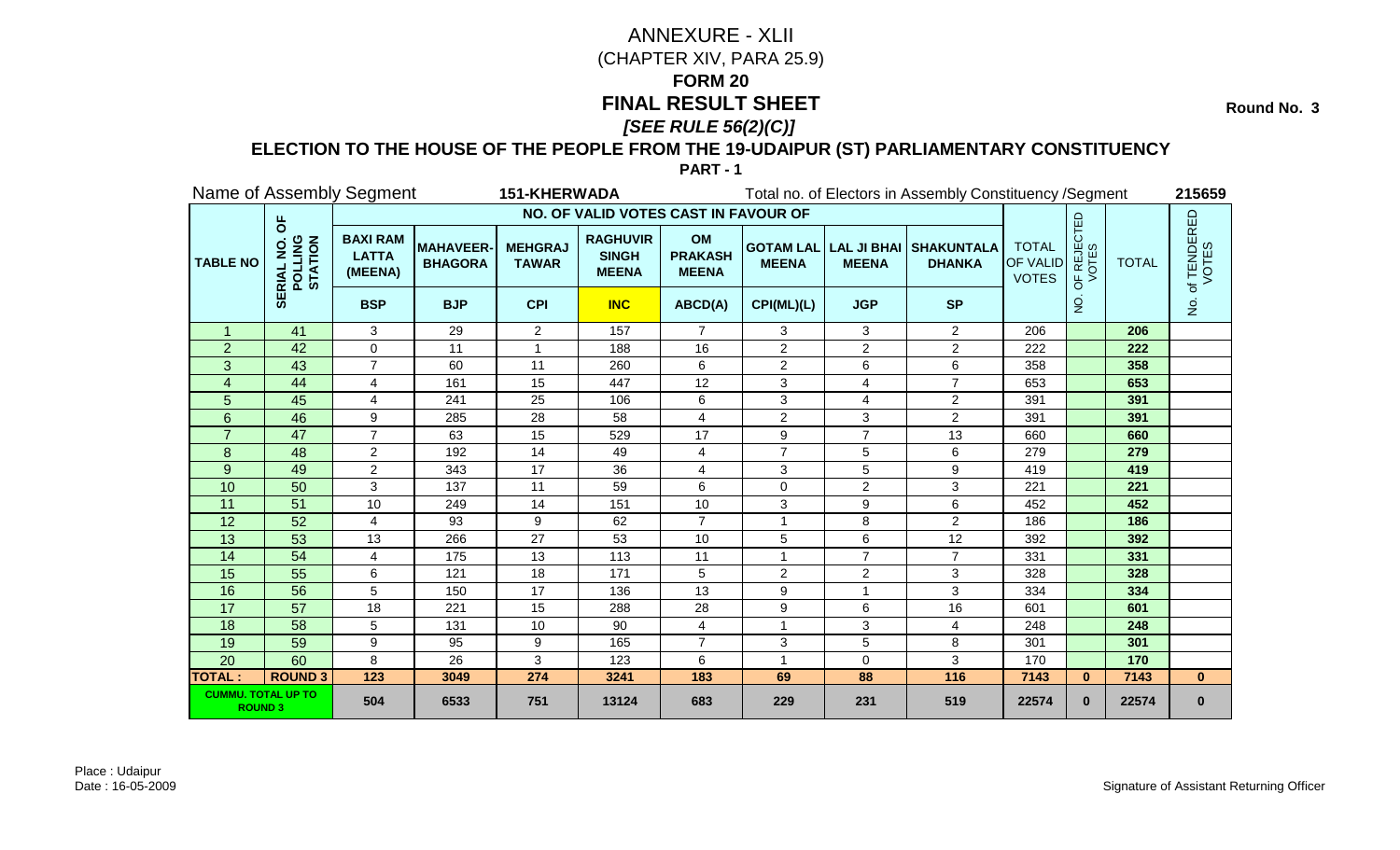**Round No. 4** 

### **ELECTION TO THE HOUSE OF THE PEOPLE FROM THE 19-UDAIPUR (ST) PARLIAMENTARY CONSTITUENCY**

|                                             |                                                          | Name of Assembly Segment                   |                                   | <b>151-KHERWADA</b>            |                                                 |                                             |                |                | Total no. of Electors in Assembly Constituency / Segment |                                                 |                                               |              | 215659                                |
|---------------------------------------------|----------------------------------------------------------|--------------------------------------------|-----------------------------------|--------------------------------|-------------------------------------------------|---------------------------------------------|----------------|----------------|----------------------------------------------------------|-------------------------------------------------|-----------------------------------------------|--------------|---------------------------------------|
|                                             |                                                          |                                            |                                   |                                | NO. OF VALID VOTES CAST IN FAVOUR OF            |                                             |                |                |                                                          |                                                 |                                               |              |                                       |
| <b>TABLE NO</b>                             | pp<br><b>POLLING</b><br>STATION<br>RIA<br>$\overline{Q}$ | <b>BAXI RAM</b><br><b>LATTA</b><br>(MEENA) | <b>MAHAVEER</b><br><b>BHAGORA</b> | <b>MEHGRAJ</b><br><b>TAWAR</b> | <b>RAGHUVIR</b><br><b>SINGH</b><br><b>MEENA</b> | <b>OM</b><br><b>PRAKASH</b><br><b>MEENA</b> | <b>MEENA</b>   | <b>MEENA</b>   | <b>GOTAM LAL LAL JI BHAI SHAKUNTALA</b><br><b>DHANKA</b> | <b>TOTAL</b><br><b>OF VALID</b><br><b>VOTES</b> | <b>PF REJECTED</b><br>VOTES<br>$\overline{5}$ | <b>TOTAL</b> | of TENDERED<br>VOTES                  |
|                                             | ₩                                                        | <b>BSP</b>                                 | <b>BJP</b>                        | <b>CPI</b>                     | <b>INC</b>                                      | ABCD(A)                                     | CPI(ML)(L)     | <b>JGP</b>     | <b>SP</b>                                                |                                                 | $\overline{5}$                                |              | $\frac{\dot{\mathsf{S}}}{\mathsf{Z}}$ |
| $\mathbf{1}$                                | 61                                                       | 8                                          | 132                               | 19                             | 235                                             | 11                                          | $\overline{7}$ | $\overline{7}$ | 6                                                        | 425                                             |                                               | 425          |                                       |
| $\overline{2}$                              | 62                                                       | $\overline{7}$                             | 102                               | 17                             | 374                                             | 19                                          | 4              | 1              | 3                                                        | 527                                             |                                               | 527          |                                       |
| 3                                           | 63                                                       | $\overline{2}$                             | 30                                | 8                              | 368                                             | 18                                          | $\overline{7}$ | 4              | 9                                                        | 446                                             |                                               | 446          |                                       |
| $\overline{4}$                              | 64                                                       | 5                                          | 157                               | 12                             | 124                                             | 10                                          | 4              | 3              | 6                                                        | 321                                             |                                               | 321          |                                       |
| 5                                           | 65                                                       | 17                                         | 287                               | 31                             | 321                                             | 11                                          | 6              | 10             | 10                                                       | 693                                             |                                               | 693          |                                       |
| 6                                           | 66                                                       | 11                                         | 300                               | 54                             | 283                                             | 16                                          | 6              | 8              | 31                                                       | 709                                             |                                               | 709          |                                       |
|                                             | 67                                                       | 14                                         | 267                               | 29                             | 414                                             | 11                                          | 10             | 6              | 12                                                       | 763                                             |                                               | 763          |                                       |
| 8                                           | 68                                                       | 24                                         | 252                               | 35                             | 483                                             | 9                                           | 8              | 14             | 22                                                       | 847                                             |                                               | 847          |                                       |
| 9                                           | 69                                                       | 11                                         | 71                                | 11                             | 280                                             | 11                                          | $\overline{c}$ | 3              | 12                                                       | 401                                             |                                               | 401          |                                       |
| 10                                          | 70                                                       | 4                                          | 116                               | 3                              | 238                                             | 5                                           | 4              | $\overline{2}$ | $\overline{2}$                                           | 374                                             |                                               | 374          |                                       |
| 11                                          | $\overline{71}$                                          | $\overline{11}$                            | 341                               | $\overline{26}$                | 233                                             | 20                                          | 3              | 6              | $\overline{14}$                                          | 654                                             |                                               | 654          |                                       |
| 12                                          | 72                                                       | 9                                          | 10                                | 9                              | 332                                             | 13                                          | 6              | 2              | 8                                                        | 389                                             |                                               | 389          |                                       |
| 13                                          | 73                                                       | 4                                          | 197                               | 19                             | 61                                              | 5                                           | $\overline{7}$ | 9              | $\overline{7}$                                           | 309                                             |                                               | 309          |                                       |
| 14                                          | $\overline{74}$                                          | 6                                          | 85                                | 13                             | 189                                             | 8                                           | 6              | 8              | 13                                                       | 328                                             |                                               | 328          |                                       |
| 15                                          | 75                                                       | 16                                         | 283                               | 19                             | 226                                             | 10                                          | 4              | 11             | 10                                                       | 579                                             |                                               | 579          |                                       |
| 16                                          | 76                                                       | 6                                          | 182                               | 10                             | 54                                              | $\overline{c}$                              | 4              | $\Omega$       | 5                                                        | 263                                             |                                               | 263          |                                       |
| 17                                          | 77                                                       | 3                                          | 185                               | 19                             | 97                                              | 4                                           | 4              | 14             | 11                                                       | 337                                             |                                               | 337          |                                       |
| 18                                          | $\overline{78}$                                          | 14                                         | 171                               | 10                             | 217                                             | 9                                           | $\mathbf{3}$   | 4              | 3                                                        | 431                                             |                                               | 431          |                                       |
| 19                                          | 79                                                       | 2                                          | 115                               | 8                              | 240                                             | 5                                           | 4              | 3              | 10                                                       | 387                                             |                                               | 387          |                                       |
| 20                                          | 80                                                       | 5                                          | 22                                | 5                              | 224                                             | 9                                           | 4              | $\overline{4}$ | 4                                                        | 277                                             |                                               | 277          |                                       |
| <b>TOTAL:</b>                               | <b>ROUND 4</b>                                           | 179                                        | 3305                              | 357                            | 4993                                            | 206                                         | 103            | 119            | 198                                                      | 9460                                            | $\mathbf{0}$                                  | 9460         | $\mathbf{0}$                          |
| <b>CUMMU. TOTAL UP TO</b><br><b>ROUND 4</b> |                                                          | 683                                        | 9838                              | 1108                           | 18117                                           | 889                                         | 332            | 350            | 717                                                      | 32034                                           | $\bf{0}$                                      | 32034        | $\bf{0}$                              |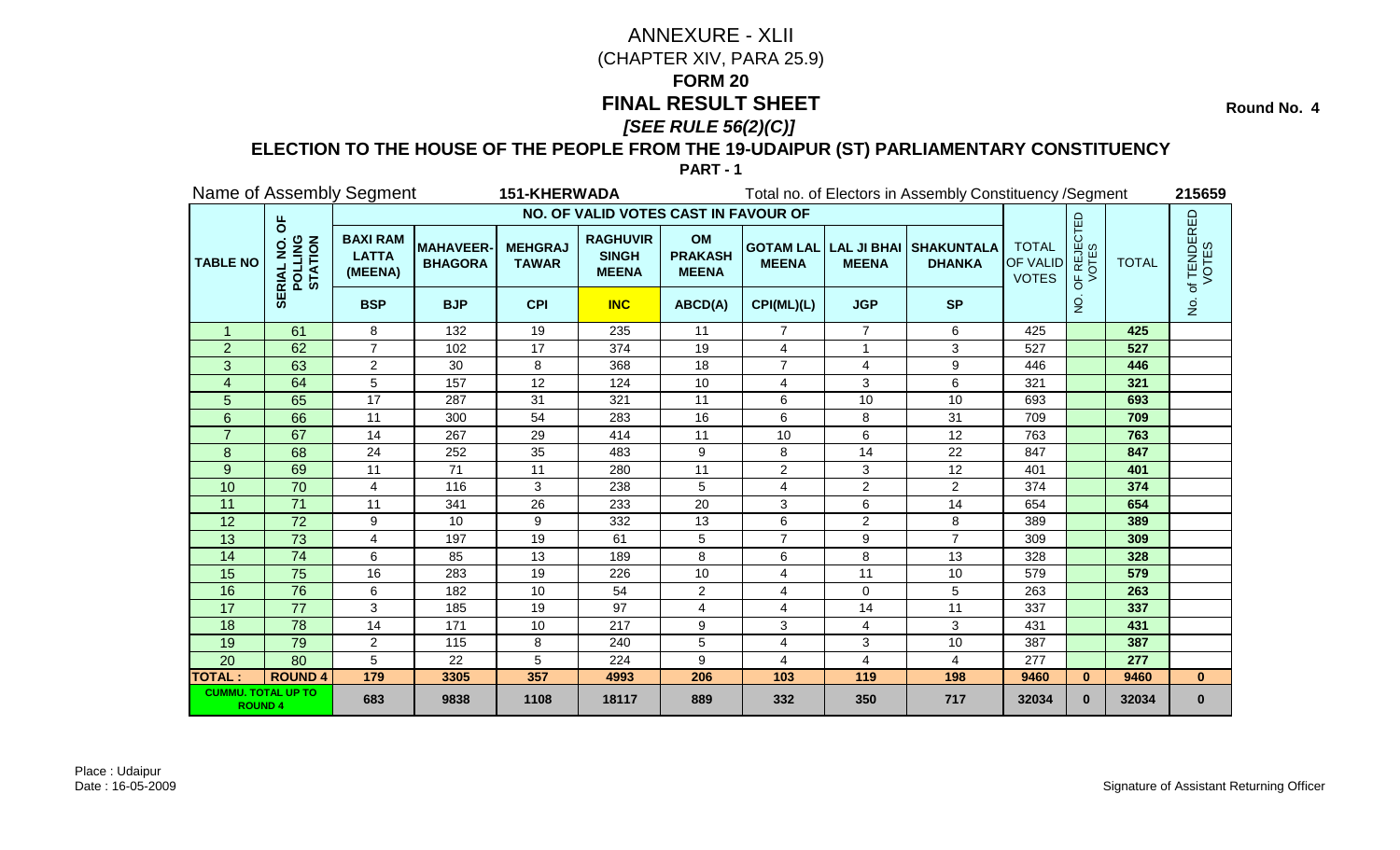**Round No. 5** 

### **ELECTION TO THE HOUSE OF THE PEOPLE FROM THE 19-UDAIPUR (ST) PARLIAMENTARY CONSTITUENCY**

|                                             |                                        | Name of Assembly Segment                   |                                   | <b>151-KHERWADA</b>            |                                                 |                                             |                |                 | Total no. of Electors in Assembly Constituency / Segment |                                                 |                                               |              | 215659                                |
|---------------------------------------------|----------------------------------------|--------------------------------------------|-----------------------------------|--------------------------------|-------------------------------------------------|---------------------------------------------|----------------|-----------------|----------------------------------------------------------|-------------------------------------------------|-----------------------------------------------|--------------|---------------------------------------|
|                                             |                                        |                                            |                                   |                                | NO. OF VALID VOTES CAST IN FAVOUR OF            |                                             |                |                 |                                                          |                                                 |                                               |              |                                       |
| <b>TABLE NO</b>                             | pp<br>POLLING<br>STATION<br><b>RIA</b> | <b>BAXI RAM</b><br><b>LATTA</b><br>(MEENA) | <b>MAHAVEER</b><br><b>BHAGORA</b> | <b>MEHGRAJ</b><br><b>TAWAR</b> | <b>RAGHUVIR</b><br><b>SINGH</b><br><b>MEENA</b> | <b>OM</b><br><b>PRAKASH</b><br><b>MEENA</b> | <b>MEENA</b>   | <b>MEENA</b>    | <b>GOTAM LAL LAL JI BHAI SHAKUNTALA</b><br><b>DHANKA</b> | <b>TOTAL</b><br><b>OF VALID</b><br><b>VOTES</b> | <b>PF REJECTED</b><br>VOTES<br>$\overline{0}$ | <b>TOTAL</b> | . of TENDERED<br>VOTES                |
|                                             | 5Ei                                    | <b>BSP</b>                                 | <b>BJP</b>                        | <b>CPI</b>                     | <b>INC</b>                                      | ABCD(A)                                     | CPI(ML)(L)     | <b>JGP</b>      | <b>SP</b>                                                |                                                 | $\frac{1}{2}$                                 |              | $\frac{\dot{\mathsf{S}}}{\mathsf{Z}}$ |
| $\mathbf{1}$                                | 81                                     | 8                                          | 27                                | $\overline{4}$                 | 302                                             | 8                                           | $\overline{2}$ | $\mathbf 0$     | 3                                                        | 354                                             |                                               | 354          |                                       |
| $\overline{2}$                              | 82                                     | 3                                          | 97                                | 11                             | 166                                             | 6                                           | 4              | 1               | 5                                                        | 293                                             |                                               | 293          |                                       |
| 3                                           | 83                                     | 8                                          | 60                                | 5                              | 171                                             | $\overline{7}$                              | $\Omega$       | $\mathbf 0$     |                                                          | 252                                             |                                               | 252          |                                       |
| $\overline{4}$                              | 84                                     | 17                                         | 31                                | 8                              | 242                                             | 10                                          | $\overline{2}$ | 3               | 5                                                        | 318                                             |                                               | 318          |                                       |
| 5                                           | 85                                     | 5                                          | 90                                | $\overline{7}$                 | 92                                              | $\overline{2}$                              | 2              | 4               | 6                                                        | 208                                             |                                               | 208          |                                       |
| $6\phantom{1}$                              | 86                                     | $\overline{2}$                             | 57                                | 8                              | 116                                             | $\overline{4}$                              | $\overline{2}$ |                 | $\overline{2}$                                           | 192                                             |                                               | 192          |                                       |
|                                             | 87                                     | 8                                          | 71                                | $\overline{7}$                 | 158                                             | 4                                           |                | $\overline{c}$  |                                                          | 252                                             |                                               | 252          |                                       |
| 8                                           | 88                                     | $\overline{7}$                             | 30                                | 3                              | 505                                             | 5                                           | 2              | 5               | 9                                                        | 566                                             |                                               | 566          |                                       |
| 9                                           | 89                                     | 4                                          | 36                                | 12                             | 107                                             | $\overline{7}$                              | 1              | $\mathbf{3}$    | 6                                                        | 176                                             |                                               | 176          |                                       |
| 10                                          | 90                                     | 4                                          | 88                                | 3                              | 239                                             | 20                                          | 3              | 3               | $\overline{7}$                                           | 367                                             |                                               | 367          |                                       |
| 11                                          | 91                                     | 3                                          | 18                                | $\overline{4}$                 | 160                                             | 3                                           | 3              | $\overline{2}$  | 13                                                       | 206                                             |                                               | 206          |                                       |
| 12                                          | 92                                     | 7                                          | 103                               | 12                             | 284                                             | 16                                          | 10             | 13              | 16                                                       | 461                                             |                                               | 461          |                                       |
| 13                                          | 93                                     | 6                                          | 55                                | 10                             | 282                                             | 13                                          | $\overline{2}$ | 5               | 19                                                       | 392                                             |                                               | 392          |                                       |
| 14                                          | 94                                     | $\boldsymbol{9}$                           | 169                               | $\overline{7}$                 | 199                                             | 6                                           | $\overline{2}$ | 8               | 5                                                        | 405                                             |                                               | 405          |                                       |
| 15                                          | 95                                     | 6                                          | 77                                | $\overline{7}$                 | 163                                             | 13                                          | 3              | $\overline{1}$  | $\overline{7}$                                           | 277                                             |                                               | 277          |                                       |
| 16                                          | 96                                     | 15                                         | 34                                | $\overline{7}$                 | 258                                             | 13                                          | 4              | $\overline{4}$  | 12                                                       | 347                                             |                                               | 347          |                                       |
| 17                                          | 97                                     | 1                                          | 11                                | $\overline{7}$                 | 185                                             | $\overline{2}$                              | $\overline{2}$ |                 | 3                                                        | 212                                             |                                               | 212          |                                       |
| 18                                          | 98                                     | 9                                          | 46                                | 10                             | 267                                             | $\overline{7}$                              | 5              | $\overline{7}$  | 18                                                       | 369                                             |                                               | 369          |                                       |
| 19                                          | 99                                     | 3                                          | 29                                | 3                              | 210                                             | 4                                           | 3              | 5               | 8                                                        | 265                                             |                                               | 265          |                                       |
| 20                                          | 100                                    | 3                                          | 102                               | 11                             | 375                                             | 14                                          | $\overline{7}$ | $\overline{4}$  | 10                                                       | 526                                             |                                               | 526          |                                       |
| <b>TOTAL:</b>                               | <b>ROUND 5</b>                         | 128                                        | 1231                              | 146                            | 4481                                            | 164                                         | 60             | $\overline{72}$ | 156                                                      | 6438                                            | $\mathbf{0}$                                  | 6438         | $\mathbf{0}$                          |
| <b>CUMMU. TOTAL UP TO</b><br><b>ROUND 5</b> |                                        | 811                                        | 11069                             | 1254                           | 22598                                           | 1053                                        | 392            | 422             | 873                                                      | 38472                                           | $\bf{0}$                                      | 38472        | $\bf{0}$                              |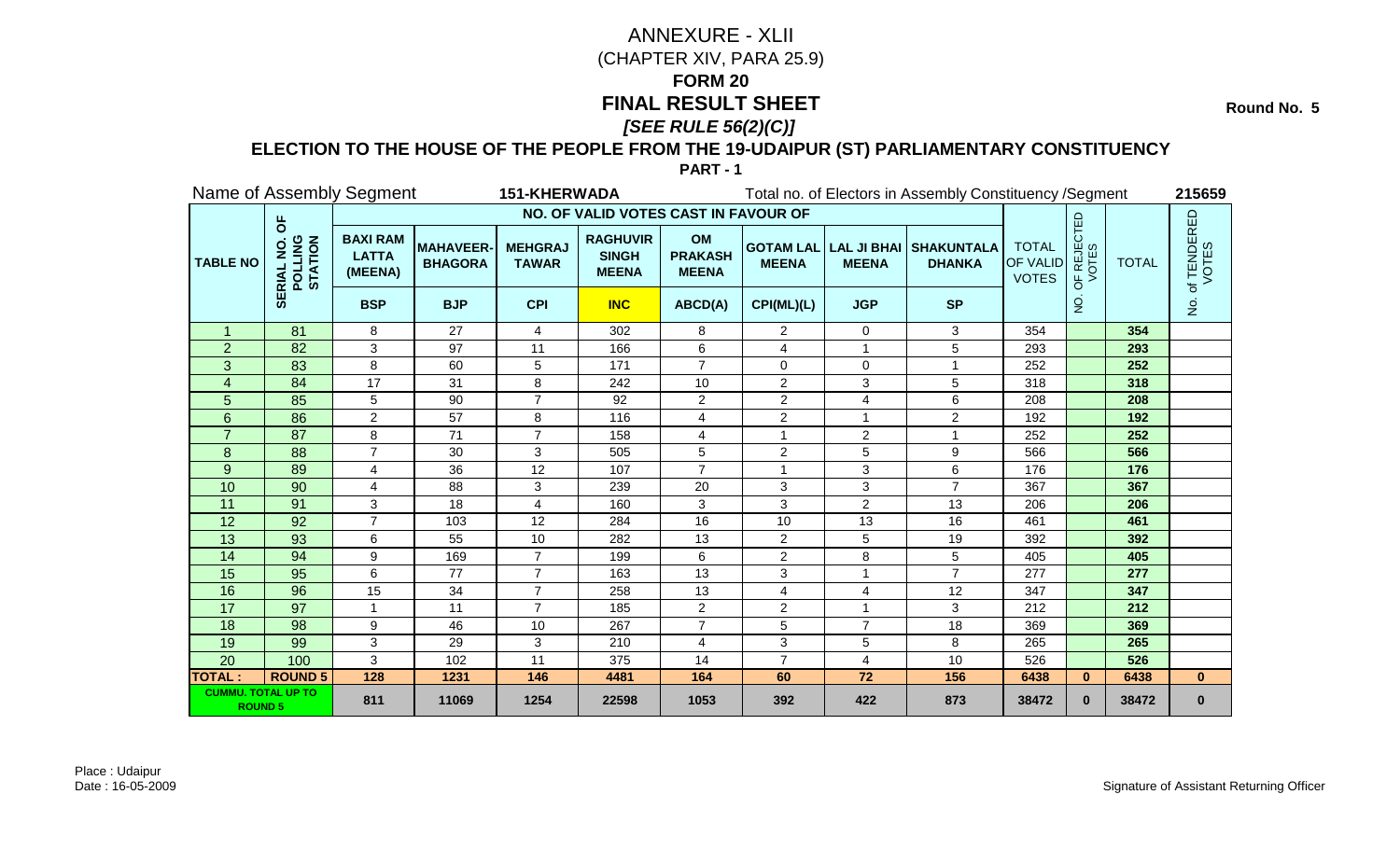**Round No. 6** 

### **ELECTION TO THE HOUSE OF THE PEOPLE FROM THE 19-UDAIPUR (ST) PARLIAMENTARY CONSTITUENCY**

|                                             |                                | Name of Assembly Segment                   |                                   | <b>151-KHERWADA</b>            |                                                 |                                             |                |                | Total no. of Electors in Assembly Constituency / Segment |                                          |                                               |              | 215659                                |
|---------------------------------------------|--------------------------------|--------------------------------------------|-----------------------------------|--------------------------------|-------------------------------------------------|---------------------------------------------|----------------|----------------|----------------------------------------------------------|------------------------------------------|-----------------------------------------------|--------------|---------------------------------------|
|                                             |                                |                                            |                                   |                                | NO. OF VALID VOTES CAST IN FAVOUR OF            |                                             |                |                |                                                          |                                          |                                               |              |                                       |
| <b>TABLE NO</b>                             | ხ<br>POLLING<br>STATION<br>RIA | <b>BAXI RAM</b><br><b>LATTA</b><br>(MEENA) | <b>MAHAVEER</b><br><b>BHAGORA</b> | <b>MEHGRAJ</b><br><b>TAWAR</b> | <b>RAGHUVIR</b><br><b>SINGH</b><br><b>MEENA</b> | <b>OM</b><br><b>PRAKASH</b><br><b>MEENA</b> | <b>MEENA</b>   | <b>MEENA</b>   | <b>GOTAM LAL LAL JI BHAI SHAKUNTALA</b><br><b>DHANKA</b> | <b>TOTAL</b><br>OF VALID<br><b>VOTES</b> | <b>PF REJECTED</b><br>VOTES<br>$\overline{5}$ | <b>TOTAL</b> | . of TENDERED<br>VOTES                |
|                                             | ₩                              | <b>BSP</b>                                 | <b>BJP</b>                        | <b>CPI</b>                     | <b>INC</b>                                      | ABCD(A)                                     | CPI(ML)(L)     | <b>JGP</b>     | <b>SP</b>                                                |                                          | $\overline{5}$                                |              | $\frac{\dot{\mathsf{S}}}{\mathsf{Z}}$ |
| $\mathbf{1}$                                | 101                            | 6                                          | 165                               | 16                             | 188                                             | 8                                           | $\overline{7}$ | $\overline{7}$ | 10                                                       | 407                                      |                                               | 407          |                                       |
| $\overline{2}$                              | 102                            | 5                                          | 61                                | 12                             | 206                                             | 6                                           |                | 3              | 11                                                       | 305                                      |                                               | 305          |                                       |
| 3                                           | 103                            | 4                                          | 130                               | 25                             | 171                                             | 3                                           | 5              | 3              | $\overline{2}$                                           | 343                                      |                                               | 343          |                                       |
| $\overline{4}$                              | 104                            | 10                                         | 125                               | 5                              | 226                                             | 8                                           | 5              | 1              | $\overline{14}$                                          | 394                                      |                                               | 394          |                                       |
| 5                                           | 105                            | 0                                          | 32                                | 8                              | 177                                             | 10                                          | -1             | $\overline{1}$ | 8                                                        | 237                                      |                                               | 237          |                                       |
| 6                                           | 106                            | 3                                          | 101                               | 5                              | 230                                             | 13                                          | 3              | 3              | 3                                                        | 361                                      |                                               | 361          |                                       |
|                                             | 107                            | 11                                         | 91                                | 13                             | 497                                             | 29                                          |                | 9              | 27                                                       | 684                                      |                                               | 684          |                                       |
| 8                                           | 108                            | 13                                         | 189                               | 24                             | 443                                             | 17                                          | $\overline{7}$ | 9              | 13                                                       | 715                                      |                                               | 715          |                                       |
| 9                                           | 109                            | 7                                          | 48                                | 5                              | 143                                             | 3                                           | 6              | 3              | 6                                                        | 221                                      |                                               | 221          |                                       |
| 10                                          | 110                            | $\mathbf{1}$                               | 46                                | 8                              | 228                                             | 8                                           | $\overline{2}$ | $\overline{2}$ | 5                                                        | 300                                      |                                               | 300          |                                       |
| 11                                          | 111                            | 5                                          | 11                                | 4                              | 123                                             | $\overline{7}$                              | $\overline{2}$ | $\overline{2}$ | 5                                                        | 159                                      |                                               | 159          |                                       |
| 12                                          | 112                            | $\overline{2}$                             | 81                                | 20                             | 411                                             | 30                                          | 6              | 8              | 12                                                       | 570                                      |                                               | 570          |                                       |
| 13                                          | 113                            | $\overline{2}$                             | 11                                | 6                              | 257                                             | 11                                          |                | $\mathbf 0$    | 5                                                        | 293                                      |                                               | 293          |                                       |
| 14                                          | 114                            | 16                                         | 46                                | 5                              | 141                                             | 8                                           | $\overline{2}$ |                |                                                          | 220                                      |                                               | 220          |                                       |
| 15                                          | 115                            | 4                                          | 82                                | 8                              | 96                                              | $\overline{2}$                              | $\Omega$       | $\overline{2}$ | 5                                                        | 199                                      |                                               | 199          |                                       |
| 16                                          | 116                            | 8                                          | 152                               | 17                             | 496                                             | 28                                          | 5              |                | 4                                                        | 711                                      |                                               | 711          |                                       |
| 17                                          | 117                            | $\mathbf 0$                                | 39                                | $\overline{4}$                 | 115                                             | 5                                           | $\overline{2}$ | $\overline{c}$ | 4                                                        | 171                                      |                                               | 171          |                                       |
| 18                                          | 118                            | 5                                          | 43                                | $\overline{4}$                 | 132                                             | 12                                          | -1             | 1              | 4                                                        | 202                                      |                                               | 202          |                                       |
| 19                                          | 119                            | 6                                          | 148                               | 17                             | 257                                             | 10                                          | 3              | $\overline{7}$ | 9                                                        | 457                                      |                                               | 457          |                                       |
| 20                                          | 120                            | 15                                         | 86                                | 11                             | 420                                             | 9                                           | $\overline{7}$ | $\mathbf{3}$   | $\overline{7}$                                           | 558                                      |                                               | 558          |                                       |
| <b>TOTAL:</b>                               | <b>ROUND 6</b>                 | 123                                        | 1687                              | 217                            | 4957                                            | 227                                         | 73             | 68             | 155                                                      | 7507                                     | $\bf{0}$                                      | 7507         | $\bf{0}$                              |
| <b>CUMMU. TOTAL UP TO</b><br><b>ROUND 6</b> |                                | 934                                        | 12756                             | 1471                           | 27555                                           | 1280                                        | 465            | 490            | 1028                                                     | 45979                                    | $\bf{0}$                                      | 45979        | $\bf{0}$                              |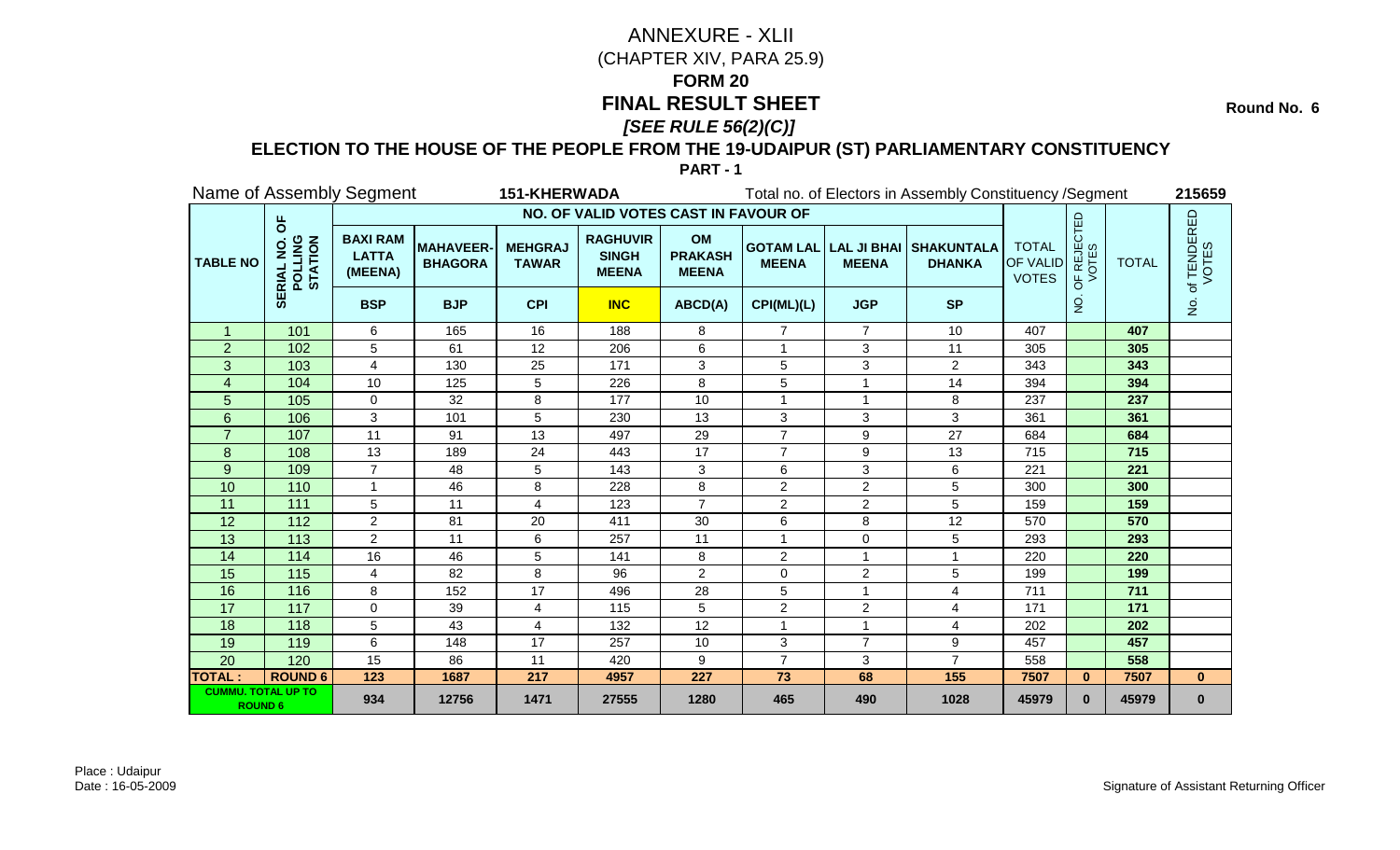**Round No. 7** 

### **ELECTION TO THE HOUSE OF THE PEOPLE FROM THE 19-UDAIPUR (ST) PARLIAMENTARY CONSTITUENCY**

|                                            |                                           | Name of Assembly Segment                   |                                    | 151-KHERWADA                   |                                                 |                                             |                |                         | Total no. of Electors in Assembly Constituency / Segment |                                                 |                                                 |              | 215659                                |
|--------------------------------------------|-------------------------------------------|--------------------------------------------|------------------------------------|--------------------------------|-------------------------------------------------|---------------------------------------------|----------------|-------------------------|----------------------------------------------------------|-------------------------------------------------|-------------------------------------------------|--------------|---------------------------------------|
|                                            |                                           |                                            |                                    |                                | NO. OF VALID VOTES CAST IN FAVOUR OF            |                                             |                |                         |                                                          |                                                 |                                                 |              |                                       |
| <b>TABLE NO</b>                            | $\overline{6}$<br>POLLING<br>STATION<br>ᇎ | <b>BAXI RAM</b><br><b>LATTA</b><br>(MEENA) | <b>MAHAVEER-</b><br><b>BHAGORA</b> | <b>MEHGRAJ</b><br><b>TAWAR</b> | <b>RAGHUVIR</b><br><b>SINGH</b><br><b>MEENA</b> | <b>OM</b><br><b>PRAKASH</b><br><b>MEENA</b> | <b>MEENA</b>   | <b>MEENA</b>            | <b>GOTAM LAL LAL JI BHAI SHAKUNTALA</b><br><b>DHANKA</b> | <b>TOTAL</b><br><b>OF VALID</b><br><b>VOTES</b> | <b>F REJECTED</b><br>VOTES<br>しょうしゃ しょうしゃ しょうしゃ | <b>TOTAL</b> | of TENDERED<br>VOTES                  |
|                                            | 5€                                        | <b>BSP</b>                                 | <b>BJP</b>                         | <b>CPI</b>                     | <b>INC</b>                                      | ABCD(A)                                     | CPI(ML)(L)     | <b>JGP</b>              | <b>SP</b>                                                |                                                 | $\overline{2}$                                  |              | $\frac{\dot{\mathsf{S}}}{\mathsf{Z}}$ |
| $\mathbf{1}$                               | 121                                       | 5                                          | 36                                 | $\overline{7}$                 | 188                                             | $\overline{4}$                              | 3              | $\overline{4}$          | $\overline{2}$                                           | 249                                             |                                                 | 249          |                                       |
| $\overline{2}$                             | 122                                       | 5                                          | 42                                 | 8                              | 256                                             | $\overline{7}$                              | $\overline{2}$ | 3                       | $\overline{a}$                                           | 325                                             |                                                 | 325          |                                       |
| 3                                          | 123                                       | 1                                          | 11                                 | $\overline{2}$                 | 273                                             | 9                                           | 0              | 3                       | 1                                                        | 300                                             |                                                 | 300          |                                       |
| 4                                          | 124                                       | $\overline{2}$                             | 21                                 | 8                              | 178                                             | 9                                           | 3              |                         | 4                                                        | 226                                             |                                                 | 226          |                                       |
| 5                                          | 125                                       | 13                                         | 221                                | 16                             | 296                                             | $\overline{7}$                              | 8              | 4                       | $\boldsymbol{9}$                                         | 574                                             |                                                 | 574          |                                       |
| $6\phantom{1}$                             | 126                                       | 11                                         | 73                                 | 6                              | 365                                             | 37                                          | 5              | $\mathbf{3}$            | 8                                                        | 508                                             |                                                 | 508          |                                       |
| $\overline{7}$                             | 127                                       | 11                                         | 66                                 | 19                             | 413                                             | 10                                          | $\overline{2}$ | 5                       | 14                                                       | 540                                             |                                                 | 540          |                                       |
| 8                                          | 128                                       | 10                                         | 247                                | 18                             | 153                                             | 8                                           | 1              | $\overline{7}$          | 5                                                        | 449                                             |                                                 | 449          |                                       |
| 9                                          | 129                                       | 13                                         | 41                                 | 12                             | 351                                             | 6                                           | 2              | $\mathbf 0$             | 12                                                       | 437                                             |                                                 | 437          |                                       |
| 10                                         | 130                                       | 4                                          | 215                                | 23                             | 143                                             | 6                                           | 5              | 9                       | 8                                                        | 413                                             |                                                 | 413          |                                       |
| 11                                         | 131                                       | $\overline{2}$                             | 125                                | 11                             | 99                                              | 4                                           | 0              | 3                       | $\overline{7}$                                           | 251                                             |                                                 | 251          |                                       |
| 12                                         | 132                                       | $\overline{7}$                             | 60                                 | 14                             | 473                                             | 29                                          | 13             | 4                       | 6                                                        | 606                                             |                                                 | 606          |                                       |
| 13                                         | 133                                       | 25                                         | 30                                 | 17                             | 559                                             | 20                                          | 5              | 6                       | 27                                                       | 689                                             |                                                 | 689          |                                       |
| 14                                         | 134                                       | 6                                          | 38                                 | $\overline{4}$                 | 239                                             | 14                                          | $\mathbf{1}$   | $\overline{\mathbf{4}}$ | $\mathbf{1}$                                             | 307                                             |                                                 | 307          |                                       |
| 15                                         | 135                                       | 20                                         | 306                                | 17                             | 101                                             | $\overline{2}$                              | 3              | 3                       | 8                                                        | 460                                             |                                                 | 460          |                                       |
| 16                                         | 136                                       | 5                                          | 104                                | 20                             | 181                                             | 6                                           | 5              | $\mathbf 0$             | 6                                                        | 327                                             |                                                 | 327          |                                       |
| 17                                         | 137                                       | $\overline{7}$                             | 85                                 | 12                             | 222                                             | 14                                          |                | 2                       | 3                                                        | 346                                             |                                                 | 346          |                                       |
| 18                                         | 138                                       | 6                                          | 209                                | 11                             | 26                                              | 1                                           | $\overline{2}$ | 9                       |                                                          | 265                                             |                                                 | 265          |                                       |
| 19                                         | 139                                       | 10                                         | 362                                | 24                             | 76                                              | 3                                           | 4              | 9                       | 5                                                        | 493                                             |                                                 | 493          |                                       |
| 20                                         | 140                                       | $\overline{2}$                             | 12                                 | 3                              | 263                                             | 13                                          | 3              | $\mathbf 0$             | $\overline{a}$                                           | 298                                             |                                                 | 298          |                                       |
| <b>TOTAL:</b>                              | <b>ROUND7</b>                             | 165                                        | 2304                               | 252                            | 4855                                            | 209                                         | 68             | 79                      | $\overline{131}$                                         | 8063                                            | $\bf{0}$                                        | 8063         | $\mathbf{0}$                          |
| <b>CUMMU. TOTAL UP TO</b><br><b>ROUND7</b> |                                           | 1099                                       | 15060                              | 1723                           | 32410                                           | 1489                                        | 533            | 569                     | 1159                                                     | 54042                                           | $\bf{0}$                                        | 54042        | $\bf{0}$                              |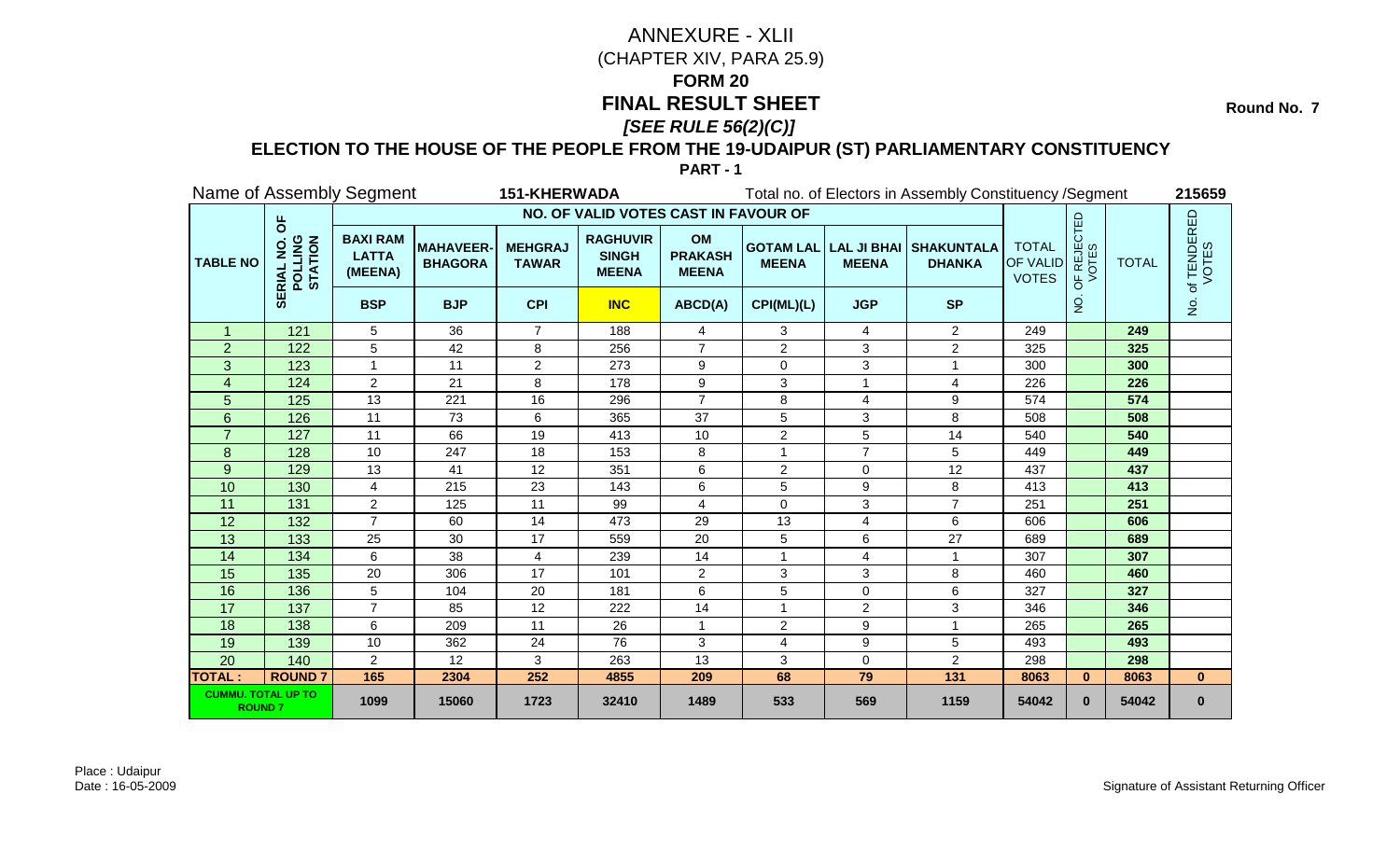**Round No. 8** 

### **ELECTION TO THE HOUSE OF THE PEOPLE FROM THE 19-UDAIPUR (ST) PARLIAMENTARY CONSTITUENCY**

|                                             |                                           | Name of Assembly Segment                   |                                    | <b>151-KHERWADA</b>            |                                                 |                                      |                |                | Total no. of Electors in Assembly Constituency / Segment |                                          |                                      |              | 215659               |
|---------------------------------------------|-------------------------------------------|--------------------------------------------|------------------------------------|--------------------------------|-------------------------------------------------|--------------------------------------|----------------|----------------|----------------------------------------------------------|------------------------------------------|--------------------------------------|--------------|----------------------|
|                                             |                                           |                                            |                                    |                                | NO. OF VALID VOTES CAST IN FAVOUR OF            |                                      |                |                |                                                          |                                          |                                      |              |                      |
| <b>TABLE NO</b>                             | $\overline{6}$<br>POLLING<br>STATION<br>œ | <b>BAXI RAM</b><br><b>LATTA</b><br>(MEENA) | <b>MAHAVEER-</b><br><b>BHAGORA</b> | <b>MEHGRAJ</b><br><b>TAWAR</b> | <b>RAGHUVIR</b><br><b>SINGH</b><br><b>MEENA</b> | OM<br><b>PRAKASH</b><br><b>MEENA</b> | <b>MEENA</b>   | <b>MEENA</b>   | <b>GOTAM LAL LAL JI BHAI SHAKUNTALA</b><br><b>DHANKA</b> | <b>TOTAL</b><br>OF VALID<br><b>VOTES</b> | <b>F REJECTED</b><br>VOTES<br>b<br>O | <b>TOTAL</b> | of TENDERED<br>VOTES |
|                                             | ₩                                         | <b>BSP</b>                                 | <b>BJP</b>                         | <b>CPI</b>                     | <b>INC</b>                                      | ABCD(A)                              | CPI(ML)(L)     | <b>JGP</b>     | <b>SP</b>                                                |                                          | $\overline{2}$                       |              | $\frac{1}{2}$        |
| $\mathbf{1}$                                | 141                                       | 4                                          | 212                                | 19                             | 255                                             | 15                                   | 3              | 6              | 6                                                        | 520                                      |                                      | 520          |                      |
| $\overline{2}$                              | 142                                       | 6                                          | 28                                 | 3                              | 204                                             | 10                                   | $\overline{2}$ | 4              | 8                                                        | 265                                      |                                      | 265          |                      |
| 3                                           | 143                                       | 6                                          | 127                                | 16                             | 155                                             | 4                                    | 3              | 4              | 3                                                        | 318                                      |                                      | 318          |                      |
| $\overline{\mathbf{4}}$                     | 144                                       | 4                                          | 186                                | 22                             | 143                                             | 19                                   | 5              | 10             | 10                                                       | 399                                      |                                      | 399          |                      |
| 5                                           | 145                                       | $\overline{2}$                             | 38                                 | 5                              | 169                                             | $\overline{4}$                       | 4              | $\sqrt{3}$     | 6                                                        | 231                                      |                                      | 231          |                      |
| 6                                           | 146                                       | 8                                          | 52                                 | 6                              | 312                                             | 15                                   | 3              | $\overline{4}$ | 11                                                       | 411                                      |                                      | 411          |                      |
| $\overline{7}$                              | 146A                                      | 14                                         | 46                                 | 6                              | 302                                             | 18                                   | 5              | 8              | 21                                                       | 420                                      |                                      | 420          |                      |
| 8                                           | 147                                       | $\overline{4}$                             | 96                                 | 16                             | 281                                             | 11                                   | 5              | 5              | 10                                                       | 428                                      |                                      | 428          |                      |
| 9                                           | 148                                       | $\overline{2}$                             | 43                                 | 6                              | 198                                             | 14                                   | $\overline{2}$ | 2              | 4                                                        | 271                                      |                                      | 271          |                      |
| 10                                          | 149                                       | 25                                         | 86                                 | 25                             | 581                                             | 26                                   | 11             | 3              | 13                                                       | 770                                      |                                      | 770          |                      |
| 11                                          | 150                                       | 10                                         | 226                                | 37                             | 460                                             | 10                                   | 12             | 14             | 17                                                       | 786                                      |                                      | 786          |                      |
| 12                                          | 151                                       | 9                                          | 199                                | 33                             | 199                                             | 13                                   | 6              | 9              | 6                                                        | 474                                      |                                      | 474          |                      |
| 13                                          | 152                                       | 3                                          | 30                                 | $\overline{7}$                 | 361                                             | 13                                   | 3              |                | 8                                                        | 426                                      |                                      | 426          |                      |
| 14                                          | 153                                       | 17                                         | 284                                | 24                             | 176                                             | 8                                    | 1              | $\mathbf{3}$   | 9                                                        | 522                                      |                                      | 522          | 1                    |
| 15                                          | 154                                       | 9                                          | 170                                | 12                             | 37                                              | 3                                    | $\mathbf 0$    | $\sqrt{3}$     | 1                                                        | 235                                      |                                      | 235          |                      |
| 16                                          | 155                                       | 6                                          | 109                                | $\overline{7}$                 | 101                                             | $\Omega$                             | 3              | $\mathbf{3}$   | 3                                                        | 232                                      |                                      | 232          |                      |
| 17                                          | 156                                       | $\overline{2}$                             | 18                                 | $\blacktriangleleft$           | 251                                             | $\overline{7}$                       | 1              | $\mathbf 0$    | 4                                                        | 284                                      |                                      | 284          |                      |
| 18                                          | 157                                       | 3                                          | 22                                 | $\overline{2}$                 | 366                                             | 17                                   | 3              | $\overline{4}$ | 3                                                        | 420                                      |                                      | 420          |                      |
| 19                                          | 158                                       | $\overline{4}$                             | 25                                 | 3                              | 190                                             | 6                                    | 0              | $\Omega$       | 9                                                        | 237                                      |                                      | 237          |                      |
| 20                                          | 159                                       | 4                                          | 13                                 | 8                              | 112                                             | 10                                   |                |                | 4                                                        | 153                                      |                                      | 153          |                      |
| <b>TOTAL:</b>                               | <b>ROUND 8</b>                            | $\overline{142}$                           | 2010                               | 258                            | 4853                                            | 223                                  | 73             | 87             | 156                                                      | 7802                                     | $\bf{0}$                             | 7802         | $\blacktriangleleft$ |
| <b>CUMMU. TOTAL UP TO</b><br><b>ROUND 8</b> |                                           | 1241                                       | 17070                              | 1981                           | 37263                                           | 1712                                 | 606            | 656            | 1315                                                     | 61844                                    | $\bf{0}$                             | 61844        | $\mathbf 1$          |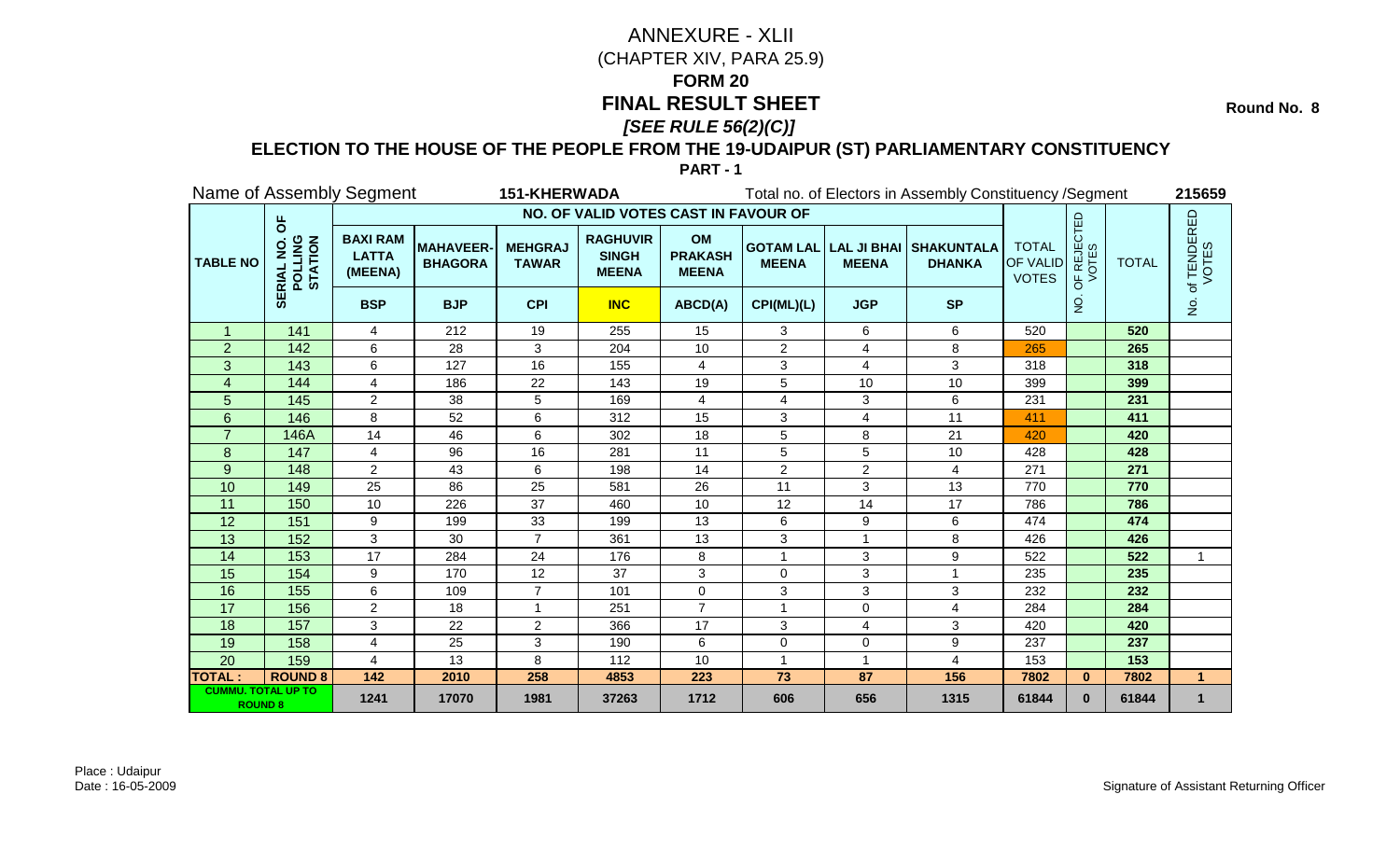**Round No. 9** 

### **ELECTION TO THE HOUSE OF THE PEOPLE FROM THE 19-UDAIPUR (ST) PARLIAMENTARY CONSTITUENCY**

|                                             |                                                  | Name of Assembly Segment                   |                                   | <b>151-KHERWADA</b>            |                                                 |                                             |                |                  | Total no. of Electors in Assembly Constituency / Segment |                                                 |                                               |              | 215659               |
|---------------------------------------------|--------------------------------------------------|--------------------------------------------|-----------------------------------|--------------------------------|-------------------------------------------------|---------------------------------------------|----------------|------------------|----------------------------------------------------------|-------------------------------------------------|-----------------------------------------------|--------------|----------------------|
|                                             |                                                  |                                            |                                   |                                | NO. OF VALID VOTES CAST IN FAVOUR OF            |                                             |                |                  |                                                          |                                                 |                                               |              |                      |
| <b>TABLE NO</b>                             | $\overline{6}$<br><b>POLLING</b><br>STATION<br>ᄒ | <b>BAXI RAM</b><br><b>LATTA</b><br>(MEENA) | <b>MAHAVEER</b><br><b>BHAGORA</b> | <b>MEHGRAJ</b><br><b>TAWAR</b> | <b>RAGHUVIR</b><br><b>SINGH</b><br><b>MEENA</b> | <b>OM</b><br><b>PRAKASH</b><br><b>MEENA</b> | <b>MEENA</b>   | <b>MEENA</b>     | <b>GOTAM LAL LAL JI BHAI SHAKUNTALA</b><br><b>DHANKA</b> | <b>TOTAL</b><br><b>OF VALID</b><br><b>VOTES</b> | <b>PF REJECTED</b><br>VOTES<br>$\overline{0}$ | <b>TOTAL</b> | of TENDERED<br>VOTES |
|                                             | ₩                                                | <b>BSP</b>                                 | <b>BJP</b>                        | <b>CPI</b>                     | <b>INC</b>                                      | ABCD(A)                                     | CPI(ML)(L)     | <b>JGP</b>       | <b>SP</b>                                                |                                                 | $\overline{5}$                                |              | $\dot{\mathsf{S}}$   |
| $\mathbf{1}$                                | 160                                              | 11                                         | 141                               | 11                             | 287                                             | 9                                           | 3              | 4                | 4                                                        | 470                                             |                                               | 470          |                      |
| $\overline{2}$                              | 161                                              | 25                                         | 242                               | 25                             | 332                                             | 16                                          | 3              | 10               | 14                                                       | 667                                             |                                               | 667          |                      |
| 3                                           | 162                                              | 3                                          | 60                                | 8                              | 222                                             | 5                                           | 3              | 3                | 4                                                        | 308                                             |                                               | 308          |                      |
| $\overline{4}$                              | 163                                              | 10                                         | 134                               | 12                             | 253                                             | 10                                          |                | $\mathbf{3}$     | 15                                                       | 438                                             |                                               | 438          |                      |
| 5                                           | 164                                              | 16                                         | 80                                | $\overline{7}$                 | 423                                             | 30                                          | 5              | 6                | 18                                                       | 585                                             |                                               | 585          |                      |
| 6                                           | 165                                              | 10                                         | 229                               | 5                              | 238                                             | 3                                           |                | 4                | 4                                                        | 494                                             |                                               | 494          |                      |
|                                             | 166                                              | 3                                          | 240                               | $\overline{2}$                 | 178                                             | $\overline{2}$                              | $\Omega$       | 0                | 0                                                        | 425                                             |                                               | 425          |                      |
| 8                                           | 167                                              | 5                                          | 265                               | $\overline{11}$                | 316                                             | 13                                          | 3              | $\overline{4}$   | 6                                                        | 623                                             |                                               | 623          |                      |
| 9                                           | 168                                              | 5                                          | 234                               | 12                             | 149                                             | 9                                           | 4              | 3                | 4                                                        | 420                                             |                                               | 420          |                      |
| 10                                          | 169                                              | 11                                         | 22                                | 5                              | 342                                             | 10                                          | $\Omega$       | 4                | $\overline{7}$                                           | 401                                             |                                               | 401          |                      |
| 11                                          | 170                                              | 5                                          | 68                                | 5                              | 256                                             | 8                                           | 4              | $\overline{c}$   | 6                                                        | 354                                             |                                               | 354          |                      |
| 12                                          | 171                                              | 13                                         | 142                               | 17                             | 339                                             | 8                                           |                | 5                | 20                                                       | 545                                             |                                               | 545          |                      |
| 13                                          | 172                                              | 15                                         | 80                                | 8                              | 299                                             | 14                                          | 3              | $\boldsymbol{9}$ | 15                                                       | 443                                             |                                               | 443          |                      |
| 14                                          | 172A                                             | 6                                          | 64                                | 11                             | 246                                             | 13                                          | 4              | 6                | 5                                                        | 355                                             |                                               | 355          |                      |
| 15                                          | 173                                              | 1                                          | 3                                 | $\Omega$                       | 301                                             | 4                                           | $\overline{2}$ | $\overline{2}$   | 6                                                        | 319                                             |                                               | 319          |                      |
| 16                                          | 174                                              | 14                                         | 127                               | 26                             | 412                                             | 26                                          | 3              | 3                | 16                                                       | 627                                             |                                               | 627          |                      |
| 17                                          | 175                                              | 13                                         | 49                                | 8                              | 341                                             | 23                                          | $\Omega$       | 3                | 14                                                       | 451                                             |                                               | 451          |                      |
| 18                                          | 176                                              | $\overline{17}$                            | 53                                | 10                             | 400                                             | 9                                           |                | $\mathbf{3}$     | 13                                                       | 506                                             |                                               | 506          |                      |
| 19                                          | 177                                              | 12                                         | 70                                | 14                             | 377                                             | 31                                          | $\overline{2}$ | 3                | 14                                                       | 523                                             |                                               | 523          |                      |
| 20                                          | 178                                              | 13                                         | 113                               | 16                             | 349                                             | 12                                          | $\overline{2}$ | 5                | $\overline{7}$                                           | 517                                             |                                               | 517          |                      |
| <b>TOTAL:</b>                               | <b>ROUND 9</b>                                   | 208                                        | 2416                              | 213                            | 6060                                            | 255                                         | 45             | 82               | 192                                                      | 9471                                            | $\mathbf{0}$                                  | 9471         | $\mathbf{0}$         |
| <b>CUMMU. TOTAL UP TO</b><br><b>ROUND 9</b> |                                                  | 1449                                       | 19486                             | 2194                           | 43323                                           | 1967                                        | 651            | 738              | 1507                                                     | 71315                                           | $\bf{0}$                                      | 71315        | $\mathbf 1$          |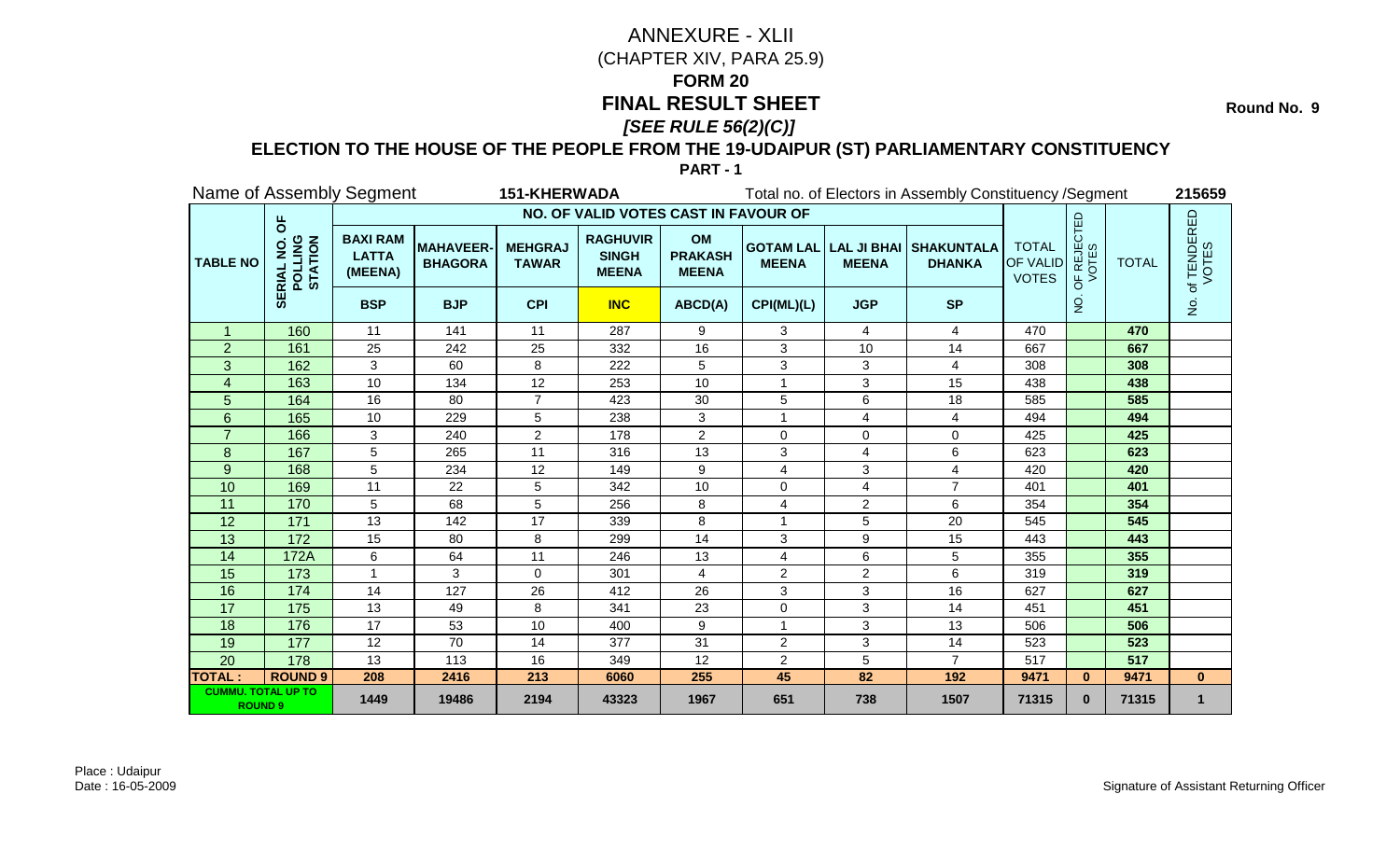**Round No. 10** 

### **ELECTION TO THE HOUSE OF THE PEOPLE FROM THE 19-UDAIPUR (ST) PARLIAMENTARY CONSTITUENCY**

|                                              |                                           | Name of Assembly Segment                   |                                   | <b>151-KHERWADA</b>            |                                                 |                                             |                |                | Total no. of Electors in Assembly Constituency / Segment |                                                 |                                               |              | 215659                 |
|----------------------------------------------|-------------------------------------------|--------------------------------------------|-----------------------------------|--------------------------------|-------------------------------------------------|---------------------------------------------|----------------|----------------|----------------------------------------------------------|-------------------------------------------------|-----------------------------------------------|--------------|------------------------|
|                                              |                                           |                                            |                                   |                                | NO. OF VALID VOTES CAST IN FAVOUR OF            |                                             |                |                |                                                          |                                                 |                                               |              |                        |
| <b>TABLE NO</b>                              | $\overline{6}$<br>POLLING<br>STATION<br>ᇎ | <b>BAXI RAM</b><br><b>LATTA</b><br>(MEENA) | <b>MAHAVEER</b><br><b>BHAGORA</b> | <b>MEHGRAJ</b><br><b>TAWAR</b> | <b>RAGHUVIR</b><br><b>SINGH</b><br><b>MEENA</b> | <b>OM</b><br><b>PRAKASH</b><br><b>MEENA</b> | <b>MEENA</b>   | <b>MEENA</b>   | <b>GOTAM LAL LAL JI BHAI SHAKUNTALA</b><br><b>DHANKA</b> | <b>TOTAL</b><br><b>OF VALID</b><br><b>VOTES</b> | <b>PF REJECTED</b><br>VOTES<br>$\overline{5}$ | <b>TOTAL</b> | . of TENDERED<br>VOTES |
|                                              | ₩                                         | <b>BSP</b>                                 | <b>BJP</b>                        | <b>CPI</b>                     | <b>INC</b>                                      | ABCD(A)                                     | CPI(ML)(L)     | <b>JGP</b>     | <b>SP</b>                                                |                                                 | $\overline{5}$                                |              | ι.<br>Σ                |
| $\mathbf 1$                                  | 179                                       | 8                                          | 76                                | 12                             | 396                                             | 15                                          | 5              | $\overline{7}$ | $\overline{7}$                                           | 526                                             |                                               | 526          |                        |
| $\overline{2}$                               | 180                                       | 14                                         | 124                               | 20                             | 284                                             | 13                                          | $\overline{2}$ | 6              | 17                                                       | 480                                             |                                               | 480          |                        |
| 3                                            | 181                                       | 7                                          | 131                               | 17                             | 267                                             | 14                                          | $\overline{2}$ | 4              | 9                                                        | 451                                             |                                               | 451          |                        |
| $\overline{4}$                               | 182                                       | 17                                         | 79                                | 17                             | 522                                             | 31                                          | 5              | 4              | 20                                                       | 695                                             |                                               | 695          |                        |
| 5                                            | 183                                       | 6                                          | 11                                | 13                             | 541                                             | 24                                          | 8              | $\overline{7}$ | 9                                                        | 619                                             |                                               | 619          |                        |
| 6                                            | 184                                       | 25                                         | 15                                | 11                             | 520                                             | 23                                          | 4              | $\overline{7}$ | 15                                                       | 620                                             |                                               | 620          |                        |
|                                              | 185                                       | 15                                         | 19                                | 16                             | 371                                             | 18                                          | 3              | 4              | 10                                                       | 456                                             |                                               | 456          |                        |
| 8                                            | 186                                       | $\overline{7}$                             | 23                                | 9                              | 272                                             | 10                                          | 4              | 6              | $\overline{7}$                                           | 338                                             |                                               | 338          |                        |
| 9                                            | 186A                                      | 8                                          | 19                                | $\overline{4}$                 | 345                                             | 14                                          | 4              | 4              | 12                                                       | 410                                             |                                               | 410          |                        |
| 10                                           | 187                                       | 6                                          | 100                               | 18                             | 233                                             | 13                                          | 10             | $\overline{4}$ | 14                                                       | 398                                             |                                               | 398          |                        |
| 11                                           | <b>187A</b>                               | $\overline{7}$                             | 66                                | 14                             | 256                                             | 12                                          | 6              | $\overline{7}$ | 12                                                       | 380                                             |                                               | 380          |                        |
| 12                                           | 188                                       | $\overline{\mathbf{4}}$                    | 211                               | 5                              | 218                                             |                                             |                | 4              | 4                                                        | 448                                             |                                               | 448          |                        |
| 13                                           | 189                                       | 4                                          | 270                               | 3                              | 210                                             | 0                                           |                | 3              |                                                          | 492                                             |                                               | 492          |                        |
| 14                                           | 190                                       | 6                                          | 237                               | $\overline{4}$                 | 154                                             | $\Omega$                                    | 3              | 3              | $\overline{2}$                                           | 409                                             |                                               | 409          |                        |
| 15                                           | 191                                       | 4                                          | 205                               | 3                              | 202                                             | 3                                           | $\overline{2}$ | 8              | 9                                                        | 436                                             |                                               | 436          |                        |
| 16                                           | 192                                       | 5                                          | 221                               | 8                              | 98                                              |                                             | 3              | 6              | $\overline{2}$                                           | 344                                             |                                               | 344          |                        |
| 17                                           | 193                                       | 18                                         | 20                                | 18                             | 297                                             | 10                                          | $\overline{2}$ | 8              | 15                                                       | 388                                             |                                               | 388          |                        |
| 18                                           | 194                                       | 5                                          | 66                                | 16                             | 455                                             | $\overline{7}$                              | 3              | 3              | 13                                                       | 568                                             |                                               | 568          |                        |
| 19                                           | 195                                       | $\overline{7}$                             | 44                                | 16                             | 552                                             | 19                                          | $\overline{7}$ | 3              | 10                                                       | 658                                             |                                               | 658          |                        |
| 20                                           | 196                                       | 12                                         | 69                                | 20                             | 435                                             | 23                                          | 4              | 6              | 21                                                       | 590                                             |                                               | 590          |                        |
| <b>TOTAL:</b>                                | <b>ROUND 10</b>                           | 185                                        | 2006                              | 244                            | 6628                                            | 251                                         | 79             | 104            | 209                                                      | 9706                                            | $\mathbf{0}$                                  | 9706         | $\mathbf{0}$           |
| <b>CUMMU. TOTAL UP TO</b><br><b>ROUND 10</b> |                                           | 1634                                       | 21492                             | 2438                           | 49951                                           | 2218                                        | 730            | 842            | 1716                                                     | 81021                                           | $\bf{0}$                                      | 81021        | $\mathbf 1$            |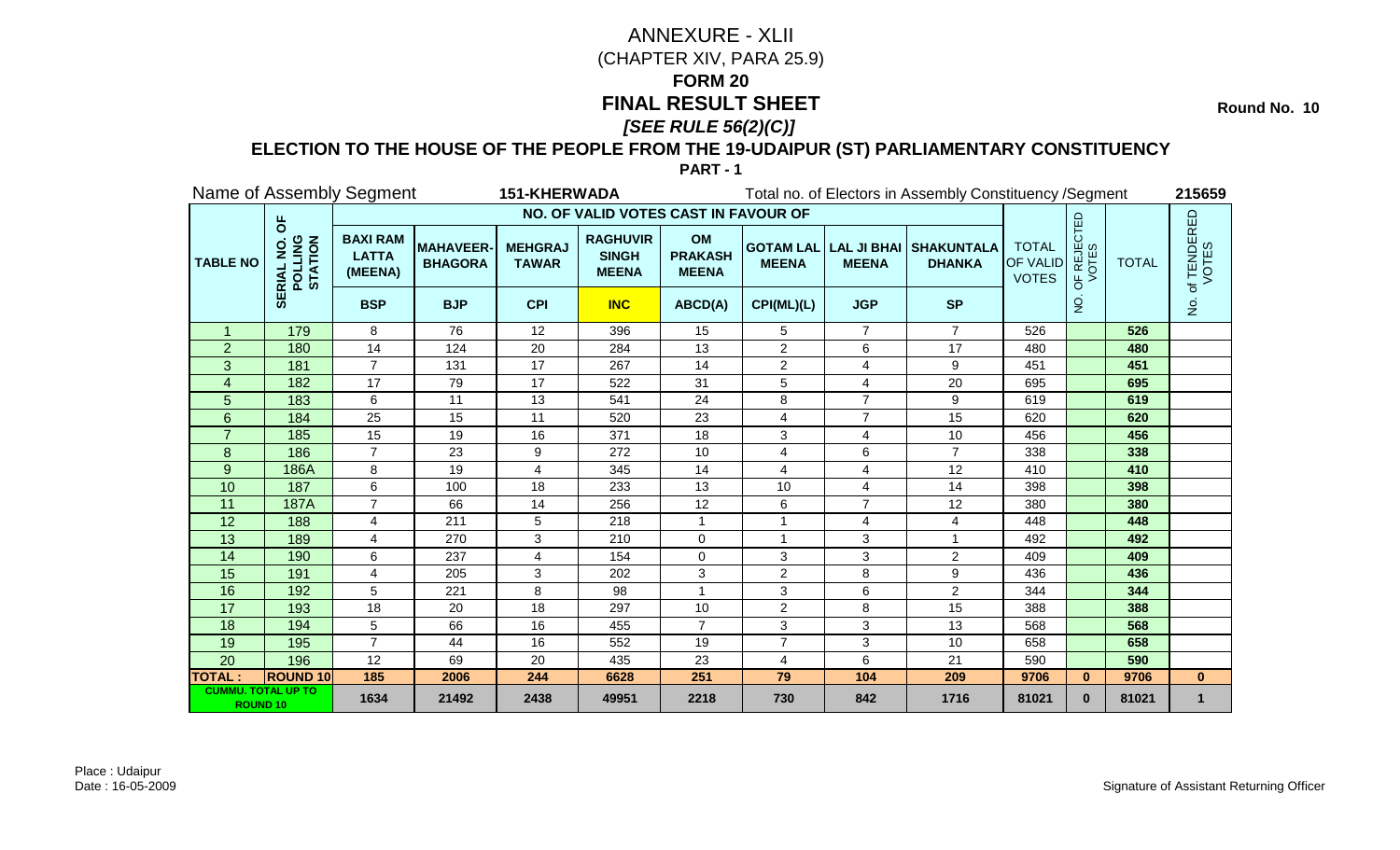**Round No. 11** 

### **ELECTION TO THE HOUSE OF THE PEOPLE FROM THE 19-UDAIPUR (ST) PARLIAMENTARY CONSTITUENCY**

|                                              |                                 | Name of Assembly Segment                   |                                   | <b>151-KHERWADA</b>            |                                                 |                                             |                |                  | Total no. of Electors in Assembly Constituency / Segment |                                                 |                                               |              | 215659                                |
|----------------------------------------------|---------------------------------|--------------------------------------------|-----------------------------------|--------------------------------|-------------------------------------------------|---------------------------------------------|----------------|------------------|----------------------------------------------------------|-------------------------------------------------|-----------------------------------------------|--------------|---------------------------------------|
|                                              |                                 |                                            |                                   |                                | NO. OF VALID VOTES CAST IN FAVOUR OF            |                                             |                |                  |                                                          |                                                 |                                               |              |                                       |
| <b>TABLE NO</b>                              | pp<br>POLLING<br>STATION<br>RIA | <b>BAXI RAM</b><br><b>LATTA</b><br>(MEENA) | <b>MAHAVEER</b><br><b>BHAGORA</b> | <b>MEHGRAJ</b><br><b>TAWAR</b> | <b>RAGHUVIR</b><br><b>SINGH</b><br><b>MEENA</b> | <b>OM</b><br><b>PRAKASH</b><br><b>MEENA</b> | <b>MEENA</b>   | <b>MEENA</b>     | <b>GOTAM LAL LAL JI BHAI SHAKUNTALA</b><br><b>DHANKA</b> | <b>TOTAL</b><br><b>OF VALID</b><br><b>VOTES</b> | <b>PF REJECTED</b><br>VOTES<br>$\overline{5}$ | <b>TOTAL</b> | . of TENDERED<br>VOTES                |
|                                              | ₩                               | <b>BSP</b>                                 | <b>BJP</b>                        | <b>CPI</b>                     | <b>INC</b>                                      | ABCD(A)                                     | CPI(ML)(L)     | <b>JGP</b>       | <b>SP</b>                                                |                                                 | $\overline{5}$                                |              | $\frac{\dot{\mathsf{S}}}{\mathsf{Z}}$ |
| $\mathbf{1}$                                 | 197                             | 19                                         | 99                                | 25                             | 578                                             | 26                                          | $\overline{2}$ | 2                | 16                                                       | 767                                             |                                               | 767          |                                       |
| $\overline{2}$                               | 198                             | 8                                          | 139                               | 12                             | 241                                             | $\overline{7}$                              | 3              | 5                | 3                                                        | 418                                             |                                               | 418          |                                       |
| 3                                            | 199                             | 6                                          | 250                               | 14                             | 93                                              | 3                                           |                |                  | 5                                                        | 373                                             |                                               | 373          |                                       |
| $\overline{4}$                               | 200                             | $\overline{15}$                            | 112                               | $\overline{7}$                 | 286                                             | 26                                          | 5              | $\,6$            | $\overline{20}$                                          | 477                                             |                                               | 477          |                                       |
| 5                                            | 201                             | $\overline{7}$                             | 77                                | 12                             | 538                                             | 29                                          | 4              | -1               | 8                                                        | 676                                             |                                               | 676          |                                       |
| 6                                            | 202                             | $\overline{7}$                             | 105                               | 18                             | 317                                             | 14                                          | 8              | 5                | $\overline{7}$                                           | 481                                             |                                               | 481          |                                       |
|                                              | 203                             | $\overline{7}$                             | 102                               | 8                              | 289                                             | 17                                          | 3              | 3                | 6                                                        | 435                                             |                                               | 435          |                                       |
| 8                                            | 204                             | 8                                          | 166                               | $\overline{17}$                | 330                                             | 9                                           | 10             | 3                | 21                                                       | 564                                             |                                               | 564          |                                       |
| 9                                            | 205                             | 4                                          | 57                                | 9                              | 193                                             | 10                                          |                | 3                |                                                          | 278                                             |                                               | 278          |                                       |
| 10                                           | 206                             | 19                                         | 126                               | 18                             | 352                                             | 14                                          | 6              | 8                | 12                                                       | 555                                             |                                               | 555          |                                       |
| 11                                           | 207                             | 29                                         | 96                                | 17                             | 434                                             | 31                                          | 8              | 8                | 25                                                       | 648                                             |                                               | 648          |                                       |
| 12                                           | 208                             | $\overline{7}$                             | 33                                | 10                             | 636                                             | 20                                          | 6              | 5                | $\overline{7}$                                           | 724                                             |                                               | 724          |                                       |
| 13                                           | 209                             | 6                                          | 134                               | 20                             | 312                                             | 6                                           | $\overline{7}$ |                  | 25                                                       | 511                                             |                                               | 511          |                                       |
| 14                                           | 210                             | 19                                         | 41                                | 19                             | 677                                             | 44                                          | 3              | 10               | 27                                                       | 840                                             |                                               | 840          |                                       |
| 15                                           | 211                             | 28                                         | 32                                | 15                             | 471                                             | 26                                          | 8              | 6                | 20                                                       | 606                                             |                                               | 606          |                                       |
| 16                                           | 212                             | 11                                         | 47                                | 28                             | 578                                             | 67                                          | 9              | $\overline{7}$   | 12                                                       | 759                                             |                                               | 759          |                                       |
| 17                                           | 213                             | 15                                         | 23                                | 17                             | 391                                             | 30                                          | $\overline{7}$ | $\boldsymbol{9}$ | 12                                                       | 504                                             |                                               | 504          |                                       |
| 18                                           | 214                             | 14                                         | 31                                | 19                             | 290                                             | 22                                          | 3              | $\overline{7}$   | 23                                                       | 409                                             |                                               | 409          |                                       |
| 19                                           | 215                             | 12                                         | 93                                | 18                             | 307                                             | 16                                          | $\overline{7}$ | 9                | 12                                                       | 474                                             |                                               | 474          |                                       |
| 20                                           | 215A                            | $\overline{7}$                             | 107                               | 22                             | 164                                             | 11                                          | 6              | 5                | 16                                                       | 338                                             |                                               | 338          |                                       |
| <b>TOTAL:</b>                                | <b>ROUND 11</b>                 | 248                                        | 1870                              | 325                            | 7477                                            | 428                                         | 107            | 104              | 278                                                      | 10837                                           | $\bf{0}$                                      | 10837        | $\mathbf{0}$                          |
| <b>CUMMU. TOTAL UP TO</b><br><b>ROUND 11</b> |                                 | 1882                                       | 23362                             | 2763                           | 57428                                           | 2646                                        | 837            | 946              | 1994                                                     | 91858                                           | $\bf{0}$                                      | 91858        | $\mathbf 1$                           |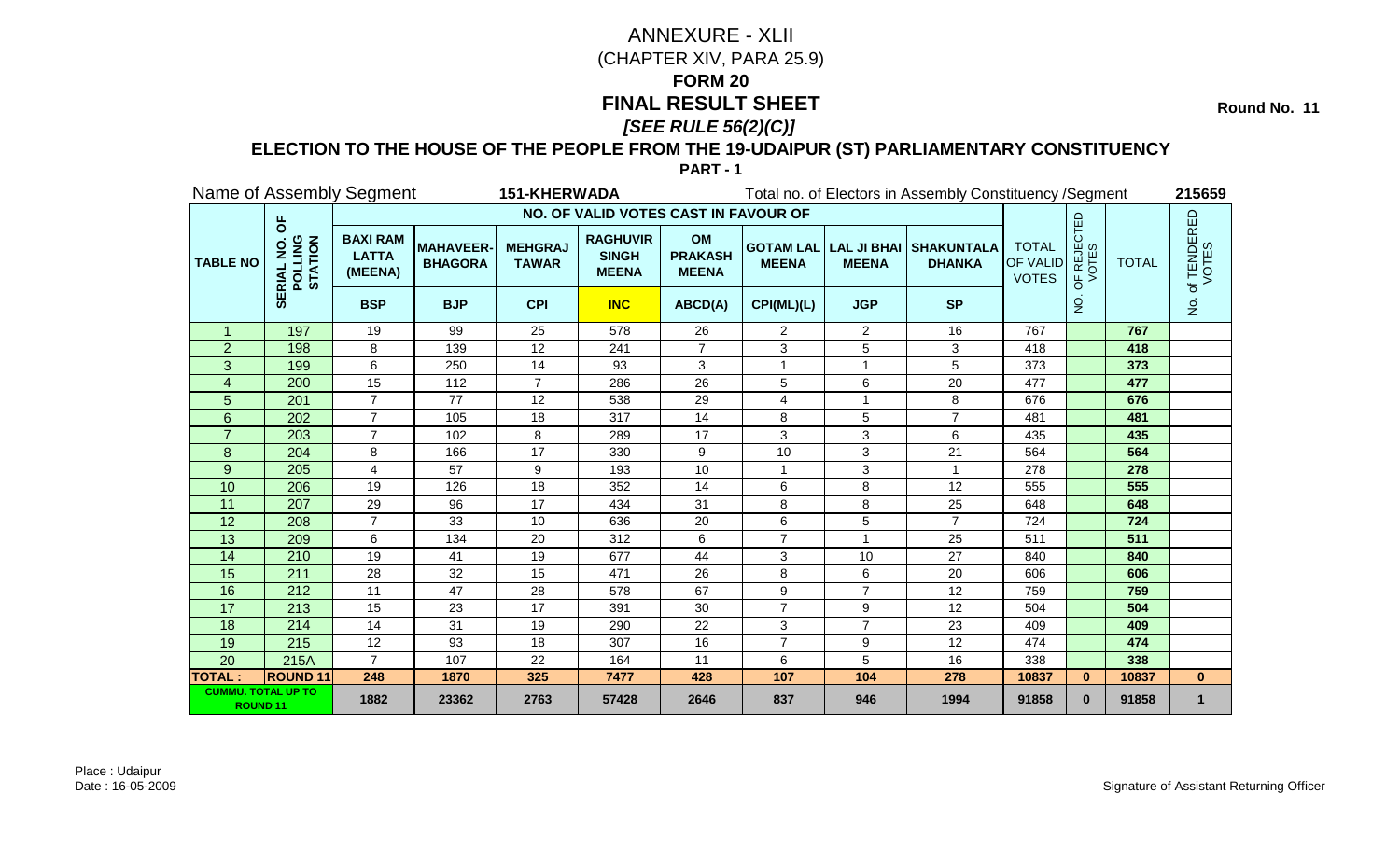**Round No. 12** 

### **ELECTION TO THE HOUSE OF THE PEOPLE FROM THE 19-UDAIPUR (ST) PARLIAMENTARY CONSTITUENCY**

|                                              |                                           | Name of Assembly Segment                   |                                   | 151-KHERWADA                   |                                                 |                                             |                |                | Total no. of Electors in Assembly Constituency / Segment |                                          |                                               |              | 215659                 |
|----------------------------------------------|-------------------------------------------|--------------------------------------------|-----------------------------------|--------------------------------|-------------------------------------------------|---------------------------------------------|----------------|----------------|----------------------------------------------------------|------------------------------------------|-----------------------------------------------|--------------|------------------------|
|                                              |                                           |                                            |                                   |                                | NO. OF VALID VOTES CAST IN FAVOUR OF            |                                             |                |                |                                                          |                                          |                                               |              |                        |
| <b>TABLE NO</b>                              | $\overline{5}$<br>POLLING<br>STATION<br>ᇎ | <b>BAXI RAM</b><br><b>LATTA</b><br>(MEENA) | <b>MAHAVEER</b><br><b>BHAGORA</b> | <b>MEHGRAJ</b><br><b>TAWAR</b> | <b>RAGHUVIR</b><br><b>SINGH</b><br><b>MEENA</b> | <b>OM</b><br><b>PRAKASH</b><br><b>MEENA</b> | <b>MEENA</b>   | <b>MEENA</b>   | <b>GOTAM LAL LAL JI BHAI SHAKUNTALA</b><br><b>DHANKA</b> | <b>TOTAL</b><br>OF VALID<br><b>VOTES</b> | <b>JF REJECTED</b><br>VOTES<br>$\overline{5}$ | <b>TOTAL</b> | . of TENDERED<br>VOTES |
|                                              | —<br>SEi                                  | <b>BSP</b>                                 | <b>BJP</b>                        | <b>CPI</b>                     | <b>INC</b>                                      | ABCD(A)                                     | CPI(ML)(L)     | <b>JGP</b>     | <b>SP</b>                                                |                                          | $\overline{5}$                                |              | $\dot{\mathsf{p}}$     |
| $\mathbf 1$                                  | 216                                       | $\overline{7}$                             | 121                               | 8                              | 120                                             | 4                                           |                | $\overline{2}$ | 5                                                        | 268                                      |                                               | 268          |                        |
| $\overline{2}$                               | 217                                       | $\overline{7}$                             | 122                               | 3                              | 110                                             | 4                                           |                | $\overline{4}$ | $\Omega$                                                 | 251                                      |                                               | 251          |                        |
| 3                                            | 218                                       | 3                                          | 22                                | 3                              | 220                                             | 9                                           | 9              | 2              | $\overline{2}$                                           | 270                                      |                                               | 270          |                        |
| 4                                            | 219                                       | $\overline{2}$                             | 21                                | 9                              | 350                                             | 9                                           |                | $\overline{c}$ | 6                                                        | 400                                      |                                               | 400          |                        |
| 5                                            | 220                                       | 13                                         | 59                                | 15                             | 615                                             | 15                                          | 9              | 3              | 21                                                       | 750                                      |                                               | 750          |                        |
| 6                                            | 221                                       | 14                                         | 54                                | 20                             | 518                                             | 14                                          | 5              | 3              | 17                                                       | 645                                      |                                               | 645          |                        |
|                                              | 222                                       | 3                                          | 36                                | 8                              | 194                                             | 18                                          | 3              | 5              | 3                                                        | 270                                      |                                               | 270          |                        |
| 8                                            | 223                                       | 4                                          | 4                                 | 5                              | 237                                             | 15                                          |                | 3              | 4                                                        | 273                                      |                                               | 273          |                        |
| 9                                            | 224                                       | 8                                          | 183                               | 19                             | 290                                             | 17                                          | 2              | 3              | 9                                                        | 531                                      |                                               | 531          |                        |
| 10                                           | 225                                       | 5                                          | 55                                | 13                             | 263                                             | 15                                          | $\overline{7}$ | 5              | 10                                                       | 373                                      |                                               | 373          |                        |
| 11                                           | 226                                       | 20                                         | 41                                | 19                             | 395                                             | 22                                          | 8              | 8              | 16                                                       | 529                                      |                                               | 529          |                        |
| 12                                           | 226A                                      | 6                                          | 79                                | 11                             | 241                                             | 11                                          | 3              | 4              | 7                                                        | 362                                      |                                               | 362          |                        |
| 13                                           | 227                                       | 21                                         | 158                               | 66                             | 280                                             | 16                                          | 5              | 6              | 13                                                       | 565                                      |                                               | 565          |                        |
| 14                                           | 228                                       | 9                                          | 166                               | 27                             | 66                                              | 5                                           | $\overline{2}$ |                | 4                                                        | 280                                      |                                               | 280          |                        |
| 15                                           | 229                                       | 5                                          | 96                                | 13                             | 57                                              | 6                                           | 5              | 6              | $\mathbf{1}$                                             | 189                                      |                                               | 189          |                        |
| 16                                           | 230                                       | 11                                         | 52                                | 21                             | 364                                             | 21                                          |                | 6              | 18                                                       | 494                                      |                                               | 494          |                        |
| 17                                           | 231                                       | 12                                         | 36                                | 23                             | 458                                             | 11                                          | 4              | 3              | 21                                                       | 568                                      |                                               | 568          |                        |
| 18                                           | 232                                       | 19                                         | 171                               | 37                             | 240                                             | 19                                          | $\overline{7}$ | 6              | 21                                                       | 520                                      |                                               | 520          |                        |
| 19                                           | 233                                       | 4                                          | 233                               | 24                             | 34                                              | $\overline{2}$                              | -1             | 5              | 5                                                        | 308                                      |                                               | 308          |                        |
| 20                                           | 234                                       | 4                                          | 11                                | $\mathbf{1}$                   | 152                                             | 16                                          | $\overline{2}$ | $\mathbf 0$    |                                                          | 187                                      |                                               | 187          |                        |
| <b>TOTAL:</b>                                | <b>ROUND 12</b>                           | $\overline{177}$                           | 1720                              | 345                            | 5204                                            | 249                                         | 77             | 77             | 184                                                      | 8033                                     | $\mathbf{0}$                                  | 8033         | $\mathbf{0}$           |
| <b>CUMMU. TOTAL UP TO</b><br><b>ROUND 12</b> |                                           | 2059                                       | 25082                             | 3108                           | 62632                                           | 2895                                        | 914            | 1023           | 2178                                                     | 99891                                    | $\bf{0}$                                      | 99891        | 1                      |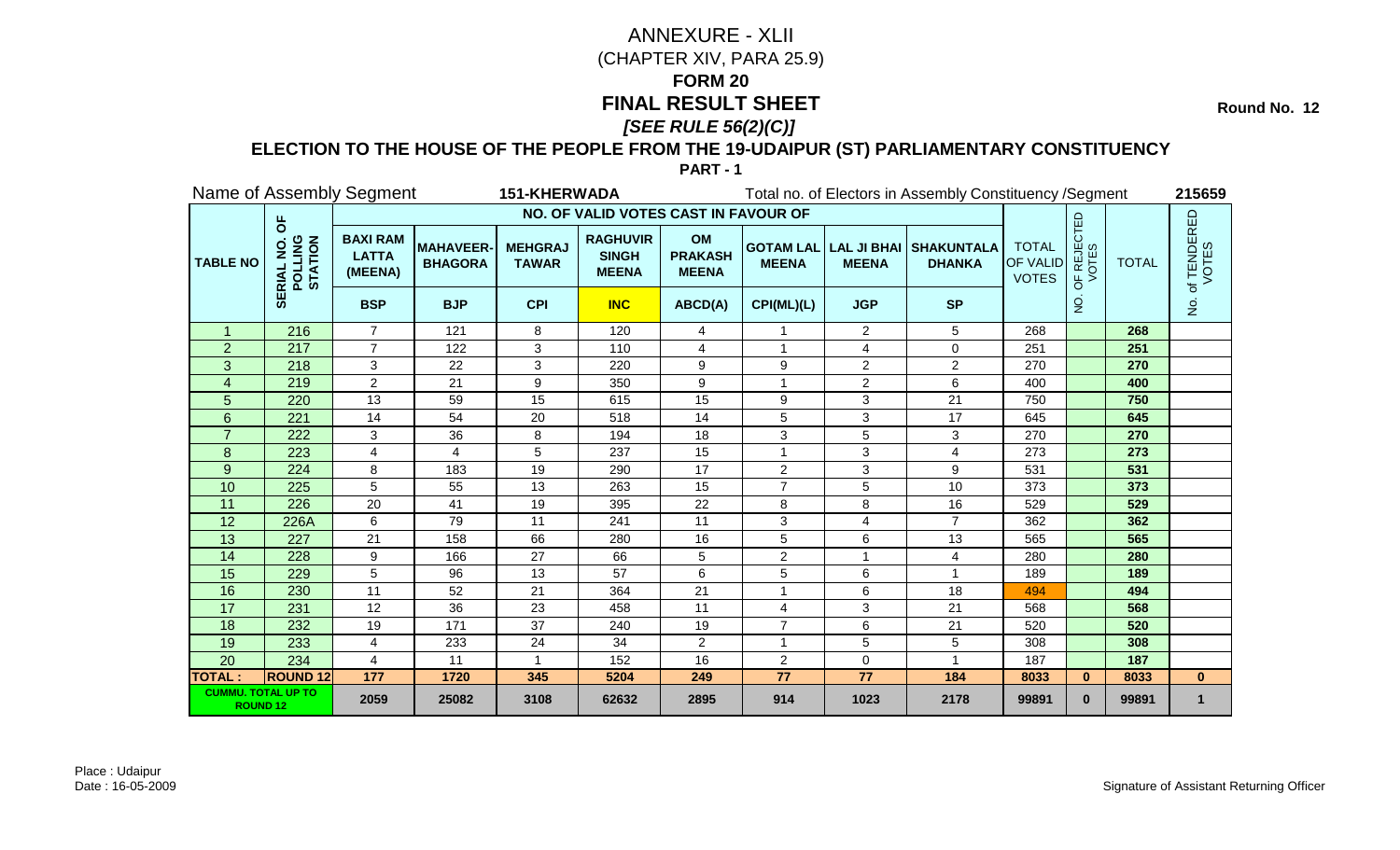**Round No. 13** 

### **ELECTION TO THE HOUSE OF THE PEOPLE FROM THE 19-UDAIPUR (ST) PARLIAMENTARY CONSTITUENCY**

| Name of Assembly Segment<br><b>151-KHERWADA</b> |                                                 |                                            |                                   |                                |                                                 | Total no. of Electors in Assembly Constituency / Segment |                |                |                                                              |                                          |                                                                | 215659       |                      |
|-------------------------------------------------|-------------------------------------------------|--------------------------------------------|-----------------------------------|--------------------------------|-------------------------------------------------|----------------------------------------------------------|----------------|----------------|--------------------------------------------------------------|------------------------------------------|----------------------------------------------------------------|--------------|----------------------|
|                                                 | $\overline{6}$<br>POLLING<br>STATION<br>ᇎ<br>55 | NO. OF VALID VOTES CAST IN FAVOUR OF       |                                   |                                |                                                 |                                                          |                |                |                                                              |                                          |                                                                |              |                      |
| <b>TABLE NO</b>                                 |                                                 | <b>BAXI RAM</b><br><b>LATTA</b><br>(MEENA) | <b>MAHAVEER</b><br><b>BHAGORA</b> | <b>MEHGRAJ</b><br><b>TAWAR</b> | <b>RAGHUVIR</b><br><b>SINGH</b><br><b>MEENA</b> | OM<br><b>PRAKASH</b><br><b>MEENA</b>                     | <b>MEENA</b>   | <b>MEENA</b>   | <b>GOTAM LAL   LAL JI BHAI   SHAKUNTALA</b><br><b>DHANKA</b> | <b>TOTAL</b><br>OF VALID<br><b>VOTES</b> | <b>PF REJECTED</b><br>VOTES<br>$\overline{5}$<br>$\frac{0}{2}$ | <b>TOTAL</b> | of TENDERED<br>VOTES |
|                                                 |                                                 | <b>BSP</b>                                 | <b>BJP</b>                        | <b>CPI</b>                     | <b>INC</b>                                      | ABCD(A)                                                  | CPI(ML)(L)     | <b>JGP</b>     | <b>SP</b>                                                    |                                          |                                                                |              | $\dot{\mathsf{S}}$   |
| $\mathbf{1}$                                    | 235                                             | 3                                          | 52                                | 8                              | 174                                             | 5                                                        |                | $\overline{1}$ | $\overline{2}$                                               | 246                                      |                                                                | 246          |                      |
| $\overline{2}$                                  | 236                                             | 8                                          | 109                               | 14                             | 121                                             | 6                                                        |                | $\overline{7}$ | 9                                                            | 275                                      |                                                                | 275          |                      |
| 3                                               | 237                                             | 22                                         | 111                               | 24                             | 160                                             | 8                                                        | 4              | $\overline{7}$ | 21                                                           | 357                                      |                                                                | 357          |                      |
| $\overline{\mathbf{4}}$                         | 238                                             | 8                                          | 110                               | 4                              | 78                                              | 11                                                       | 4              | $\overline{c}$ | 5                                                            | 222                                      |                                                                | 222          |                      |
| 5                                               | 239                                             | $\overline{7}$                             | 92                                | 17                             | 42                                              | $\overline{2}$                                           | -1             | 6              | 5                                                            | 172                                      |                                                                | 172          |                      |
| 6                                               | 240                                             | 11                                         | 208                               | 20                             | 38                                              | 5                                                        | $\overline{7}$ |                | 4                                                            | 294                                      |                                                                | 294          |                      |
|                                                 | 241                                             | 10                                         | 114                               | 3                              | 59                                              |                                                          | $\Omega$       | 2              | 0                                                            | 189                                      |                                                                | 189          |                      |
| 8                                               | 242                                             | 17                                         | 334                               | $\overline{31}$                | 134                                             | 4                                                        | 3              | 8              | 15                                                           | 546                                      |                                                                | 546          |                      |
| 9                                               | 243                                             | 3                                          | 150                               | 17                             | 46                                              | 6                                                        | 2              |                | 1                                                            | 226                                      |                                                                | 226          |                      |
| 10                                              | 244                                             | 4                                          | 177                               | 5                              | 53                                              | $\Omega$                                                 | $\Omega$       | 8              | 4                                                            | 251                                      |                                                                | 251          |                      |
| 11                                              | 245                                             | 4                                          | 304                               | 13                             | 62                                              | $\overline{4}$                                           | 5              | 4              | 8                                                            | 404                                      |                                                                | 404          |                      |
| 12                                              | 246                                             | $\overline{4}$                             | 142                               | 16                             | 73                                              | 3                                                        |                | $\overline{2}$ | $\overline{7}$                                               | 248                                      |                                                                | 248          |                      |
| 13                                              | 247                                             | $\overline{7}$                             | 121                               | 6                              | 119                                             | 1                                                        | 4              | $\mathbf 0$    | 4                                                            | 262                                      |                                                                | 262          |                      |
| 14                                              | 248                                             | 3                                          | 19                                | 6                              | 304                                             | 5                                                        | 0              |                | 1                                                            | 339                                      |                                                                | 339          |                      |
| 15                                              | 249                                             | $\overline{38}$                            | $\overline{77}$                   | 61                             | 544                                             | $\overline{22}$                                          | 5              | 13             | 30                                                           | 790                                      |                                                                | 790          |                      |
| 16                                              | 250                                             | 8                                          | 249                               | 16                             | 127                                             | 10                                                       | 5              | 12             | 11                                                           | 438                                      |                                                                | 438          |                      |
| 17                                              | 251                                             | 12                                         | 175                               | 27                             | 319                                             | 19                                                       | 7              | 11             | 28                                                           | 598                                      |                                                                | 598          |                      |
| 18                                              | 252                                             | $\overline{7}$                             | 79                                | 13                             | 201                                             | 6                                                        | $\Omega$       | 3              | 0                                                            | 309                                      |                                                                | 309          |                      |
| 19                                              | 253                                             | 27                                         | 136                               | 38                             | 530                                             | 24                                                       | 8              | $\overline{7}$ | 16                                                           | 786                                      |                                                                | 786          |                      |
| 20                                              | 254                                             | $\overline{7}$                             | 196                               | 13                             | 35                                              | $\overline{2}$                                           | 2              | 1              | 4                                                            | 260                                      |                                                                | 260          |                      |
| <b>TOTAL:</b>                                   | <b>ROUND 13</b>                                 | 210                                        | 2955                              | 352                            | 3219                                            | 144                                                      | 60             | 97             | 175                                                          | 7212                                     | $\bf{0}$                                                       | 7212         | $\mathbf{0}$         |
| <b>CUMMU. TOTAL UP TO</b><br><b>ROUND 13</b>    |                                                 | 2269                                       | 28037                             | 3460                           | 65851                                           | 3039                                                     | 974            | 1120           | 2353                                                         | 107103                                   | $\bf{0}$                                                       | 107103       | $\mathbf 1$          |